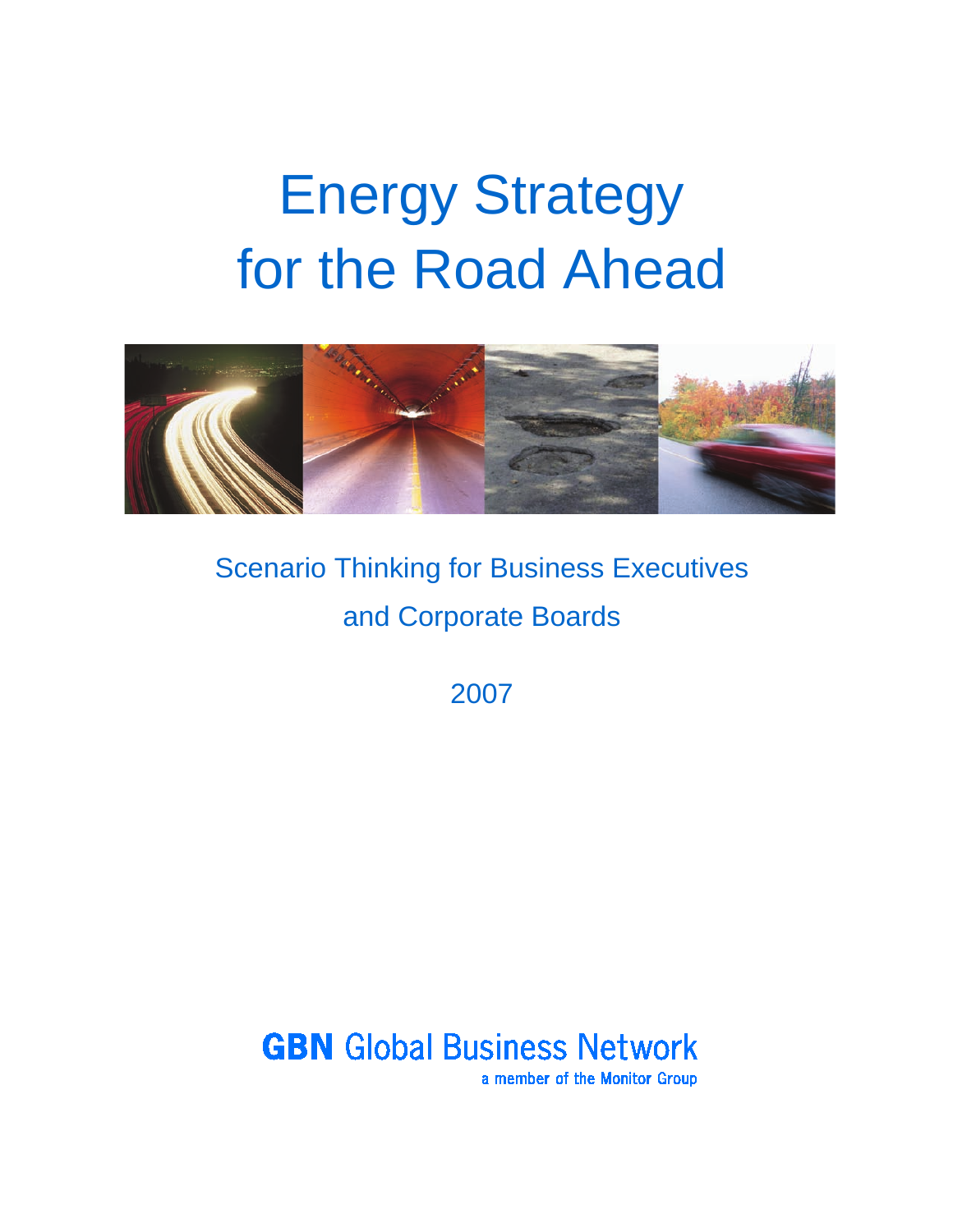

Printed on 100% recycled paper

Copyright 2007 Global Business Network, a member of the Monitor Group. The U.S. Environmental Protection Agency (U.S. EPA) and its ENERGY STAR<sup>®</sup> Program supported this effort. We encourage readers to use and share the content of this report, with the understanding that it is the intellectual property of Global Business Network and U.S. EPA ENERGY STAR<sup>®</sup>, and that full attribution is required.

101 Market Street, Suite 1000 • San Francisco, CA 94105 • Telephone: (415) 932-5400 • Fax: (415) 932-5401 www.gbn.com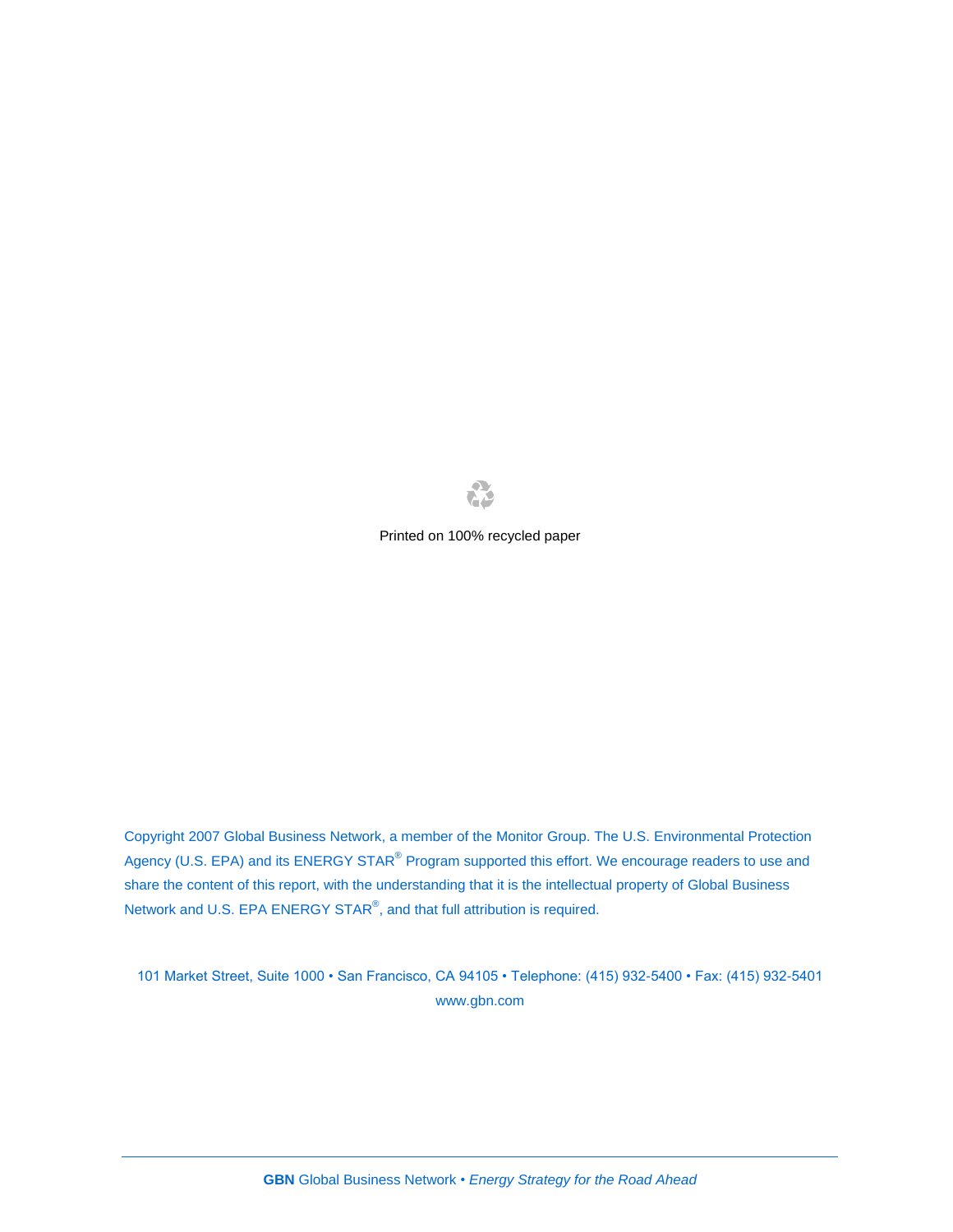## **Table of Contents**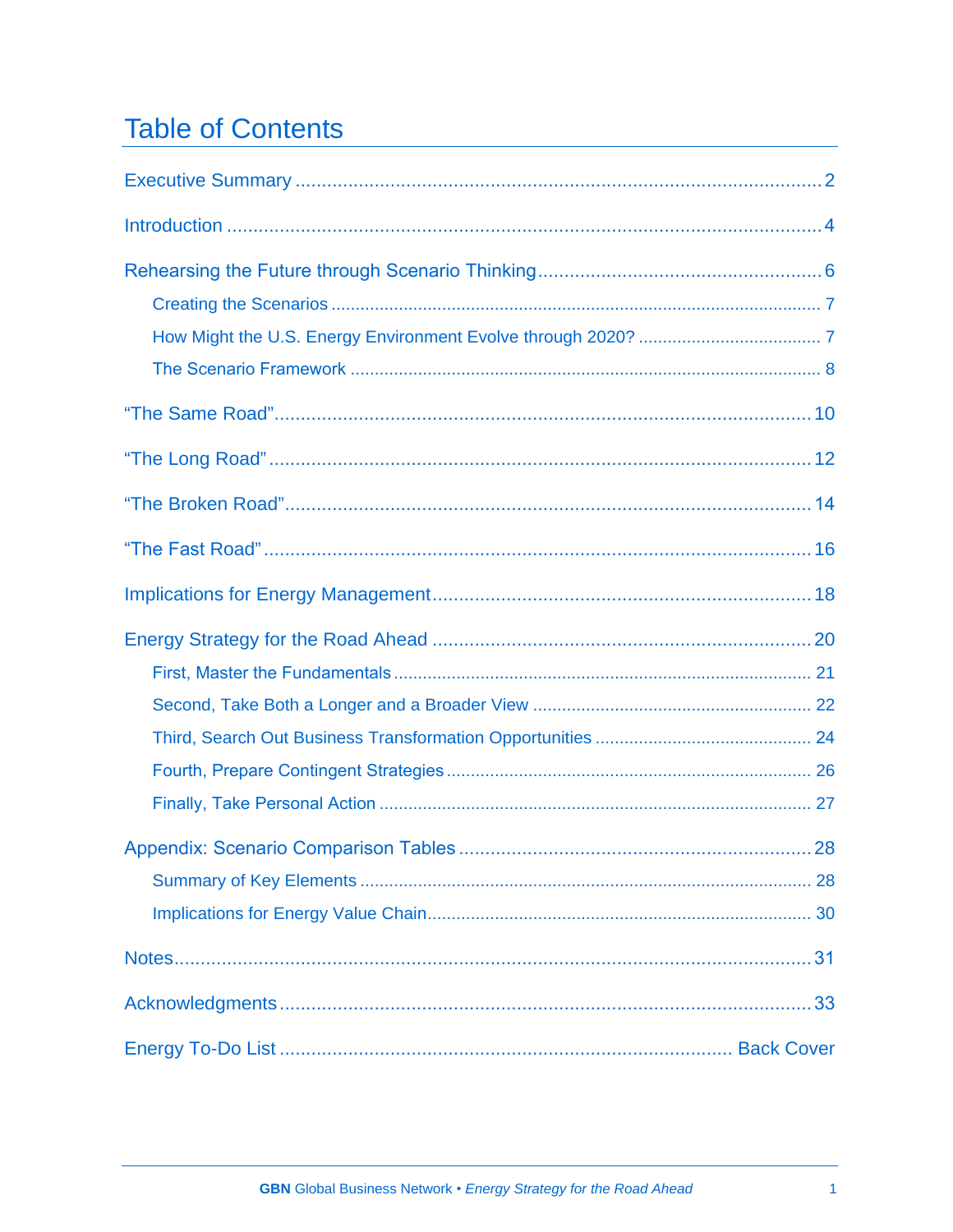### Executive Summary

*What if … terrorists destroy three Gulf Coast oil refinery operations?*

- *… a new, more global and powerful OPEC emerges to embargo U.S. companies?*
- *… the U.S., spurred by major shifts in public opinion about climate change, enacts aggressive mandatory targets to cut greenhouse gas emissions?*

As alarming or unlikely as these possibilities may sound, **proactive U.S. corporations are systematically looking at the risks that energy impacts may present for their businesses in new ways**. They are doing this to successfully manage energy-related risks despite deep uncertainty about the future. These companies are valuing energy very differently today than they did 20 years ago. Why the change? Senior executives realize that, given the dynamics of today's world, energy has emerged as a greater risk to the health of their business than in the past. **The very astute also see greater opportunities arising from these uncertainties**.

Recently, a group of senior corporate executives from a variety of manufacturing and commercial companies\* worked with Global Business Network (GBN) and the U.S. Environmental Protection Agency's ENERGY STAR<sup>®</sup> Program to evaluate how the world energy scene might impact their businesses through 2020. **The group framed and created four plausible "roads" ahead, each posing a specific challenge to corporate leaders**.

| "The Same Road"   | where the world continues much in the same<br>direction it appears to be going now in regard to<br>energy and environmental concerns around<br>climate change | <b>How would</b><br>your company,<br>as it operates |
|-------------------|---------------------------------------------------------------------------------------------------------------------------------------------------------------|-----------------------------------------------------|
| "The Long Road"   | where the world undergoes a significant shift in<br>economic, geopolitical and energy centers of<br>gravity                                                   | today, survive<br>— or even<br>succeed              |
| "The Broken Road" | where the world continues much in the direction<br>of today, but is then hit by a severe event that<br>overturns established systems and rules                | $on - a$<br>journey down                            |
| "The Fast Road"   | where reasoned decisions and investments<br>about energy and climate risk are made early<br>enough to make a difference                                       | any of these<br>roads?                              |

| <b>Participating Companies</b>    |                            |                     |
|-----------------------------------|----------------------------|---------------------|
| <b>California Portland Cement</b> | <b>HSBC</b>                | PepsiCo / Frito-Lay |
| <b>Cascade Engineering</b>        | Jones Lang LaSalle         | <b>PPG</b>          |
| <b>CEMEX</b>                      | Merck & Co.                | Procter & Gamble    |
| Dow Chemical                      | <b>Mercury Marine</b>      | <b>Shell NA</b>     |
| <b>Eastman Chemical</b>           | <b>Mittal Steel</b>        | <b>Toyota NA</b>    |
| Genentech                         | National Starch & Chemical | <b>UPS</b>          |
| <b>General Motors</b>             | Owens Corning              |                     |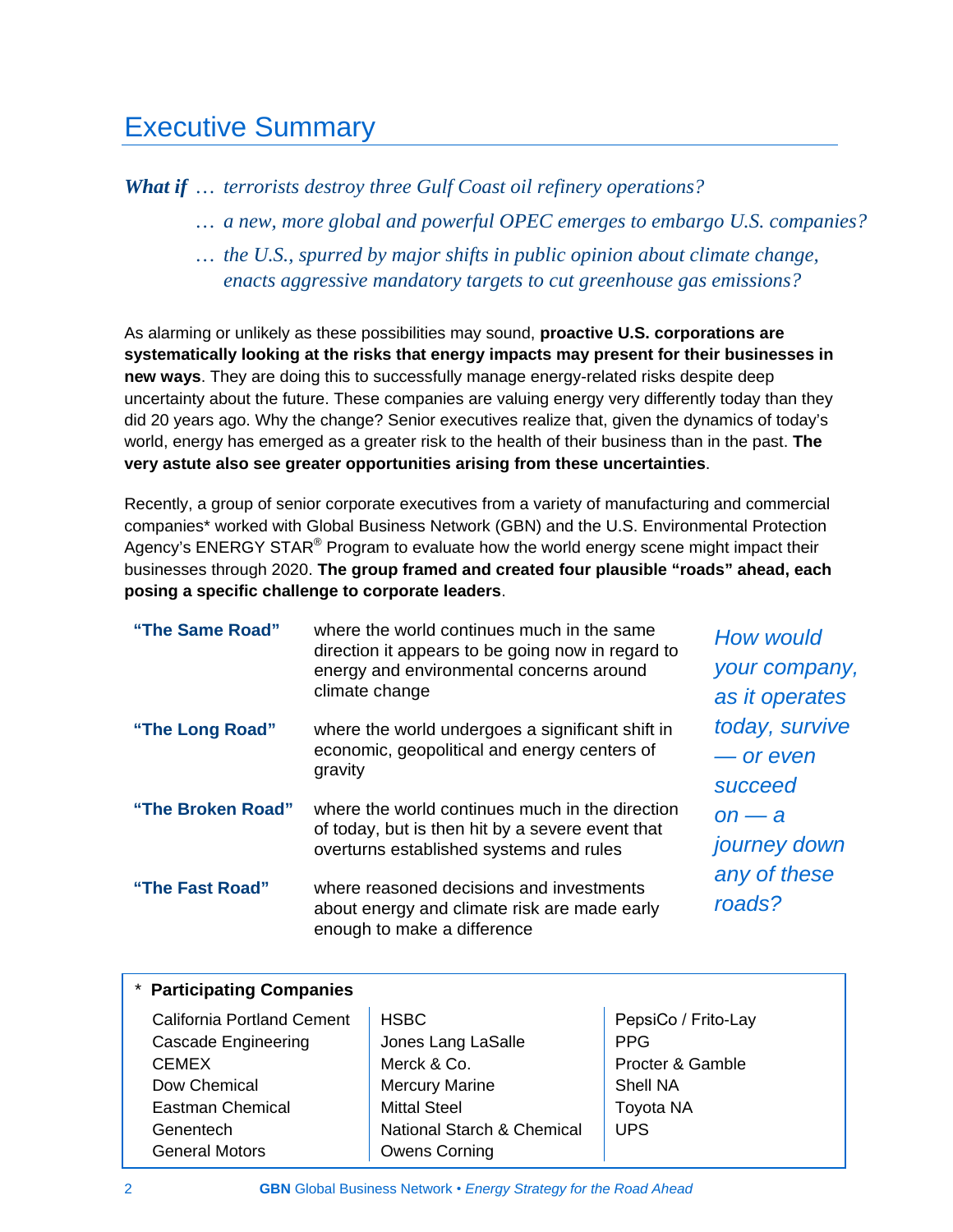Before taking any trip, seasoned travelers prepare. Similarly, **travel on any of these roads requires advance preparation in the form of corporate energy strategies.** Our group of business executives looked to the scenarios and considered the strategies that would enable a company to successfully travel along whichever future actually emerges. **The widespread conclusion is that there are several steps that all businesses can take now to ensure energy success regardless of the future.**

**First, Master the Fundamentals** of energy efficiency. Build an energy efficiency culture through executive leadership—appointing an empowered corporate energy director and team, setting aggressive goals, measuring and tracking energy performance for all operations, and establishing accountability and review and recognition systems across the business.

*Energy-intensive companies are not the only ones concerned about managing an increasingly volatile future. Everyone needs an energy and climate strategy. Now*.

**Second, Take Both a Longer and a Broader View** of investments and strategic decisions about energy. Make major company strategic decisions (e.g., acquisitions, technology choices, and facility location) with energy cost, use, and supply in mind. Balance more assured returns of energy project investments against lower initial returns across a longer time horizon. See the entire Energy Value Chain, including upstream inputs from suppliers (into internal operations) and downstream outputs to customers (from internal operations).

**Third, Search Out Business Transformation Opportunities** in the way the company manages, procures, and uses energy. Frame energy as a lever for positive growth and change within the business, not simply a cost. Make the most of the strategic value of energy by thinking in terms of "Embedded Energy" and "Energy Productivity." Be innovative and aggressive in pursuing and publicizing new product and service offerings based on new energy technologies and supplies.

**Fourth, Prepare Contingent Strategies** for emergent future scenarios. Rehearse specific aspects of the future, including substantial and sustained swings in energy price and supply, severe weather events, and penalties or incentives around energy use and greenhouse gas emissions. Actively manage exposure to risks, and ready plans to take full advantage of what the future brings. Monitor for signs of which "road ahead" is emerging.

**Finally, Take Personal Action.** Corporate leaders can take a number of "to-do" actions today for tomorrow. All can be taken individually, in companies, on boards, and across industries. For specifics, see the back cover of this report.

*What if … a business could increase energy efficiency by 5 percent in one year, and then do better in each of the next five years?*

- *… a corporation could use investments in energy as strategic stabilizers to ride out uncertain times?*
- *… a company could identify major new opportunities for its skills and products in a world that is reinventing its relationship to energy?*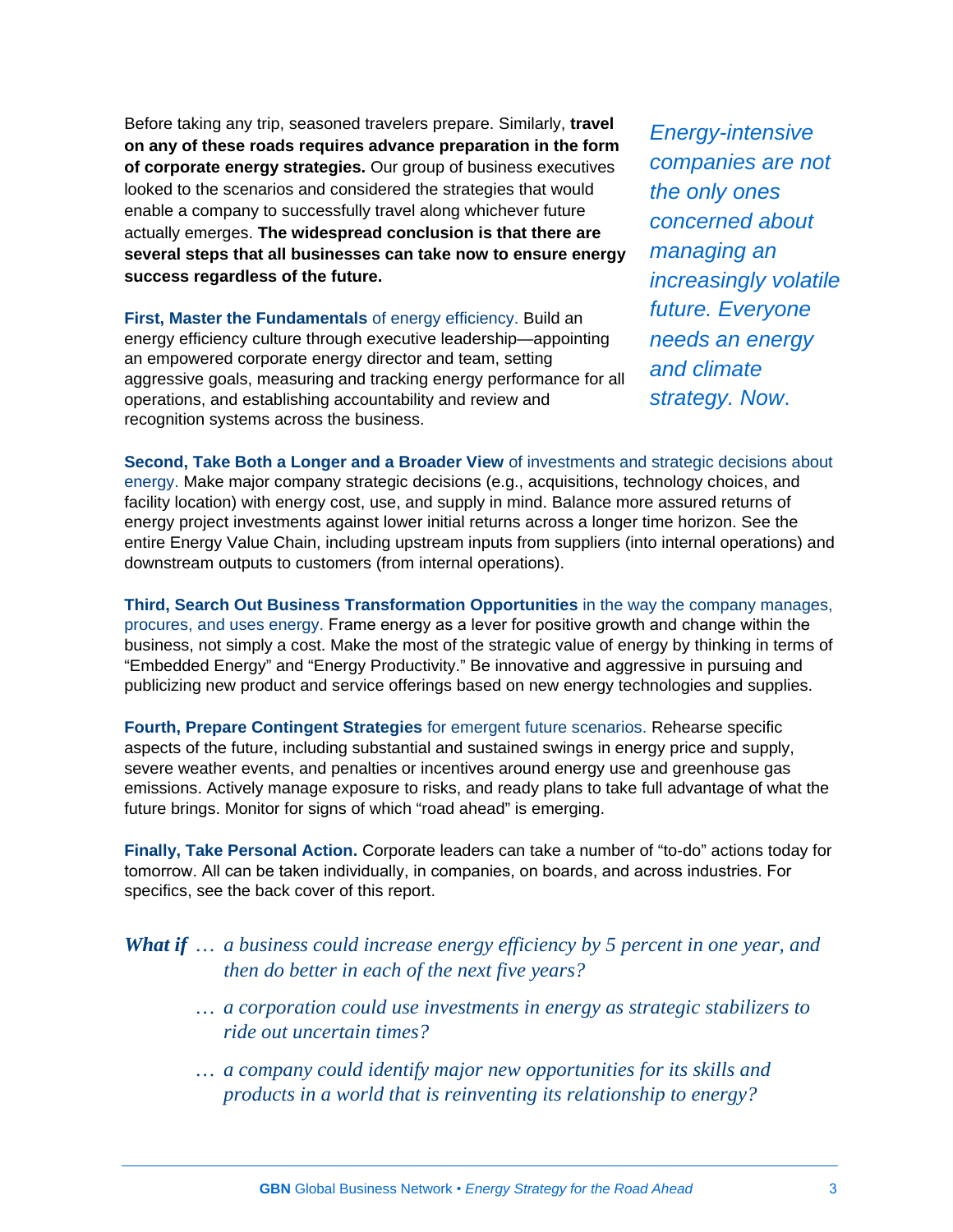### **Introduction**

### *"My interest is in the future because I am going to spend the rest of my life there."*

 **— Charles Franklin Kettering, founder, A.C. Delco, and Vice President, General Motors Research (1876 – 1958)**

In the last year, energy and climate change issues have moved from the sidelines to center stage. Once a topic "owned" by environmentalists, it is increasingly one that is ranked as urgent by senior executives from just about every industry. There has been a wholesale shift in business attitudes in the U.S. around climate change and energy in the last year, coinciding with the course of this project. Companies are beginning to see the true costs of carbon-centric energy consumption patterns exemplified by recent natural disasters like Hurricane Katrina, combined with volatility in energy markets, geopolitical turmoil, changes in the regulatory climate, surging energy demand from emerging economies, and changes in the attitudes of customers. This congruence of concerns around cost, supply reliability, and environmental impacts of the energy needed to sustain our economies and very way of life are increasingly influencing business decisions at the highest level. **In short, our relationship to the energy that drives our economies and societies is in the throes of a fundamental transformation.**

As a result of this rapid change of perceptions, corporate America has reached a tipping point, with companies across a host of industries now making the cost, availability, and environmental impact of their end-to-end energy consumption a strategic priority. Increasingly, the wider impact of climate change on their markets and operations is being factored in. They are now frequently viewing energy management as a form of risk management. **What had once been managed purely as a cost is increasingly being managed as a strategic risk—and even, intriguingly, as a source of new value and opportunities.**

**However, the future of energy is still very uncertain territory.** Factors such as growing world energy demand, threats to supply from terrorism, emerging regulations and market changes to address climate change, and developments in efficiency and alternative energy are just some of the issues pushing that uncertainty still higher, leaving the timing and nature of the transitions and shifts ahead over the next several decades impossible to predict. Nevertheless, decisions must be made by companies, not only to secure energy but to use it productively over the long term. Despite major uncertainties about tomorrow, critical decisions must be made by executives today. Making such decisions requires corporations to deepen their individual and collective understanding of the dynamics of—and possible strategies for—the U.S.'s energy future.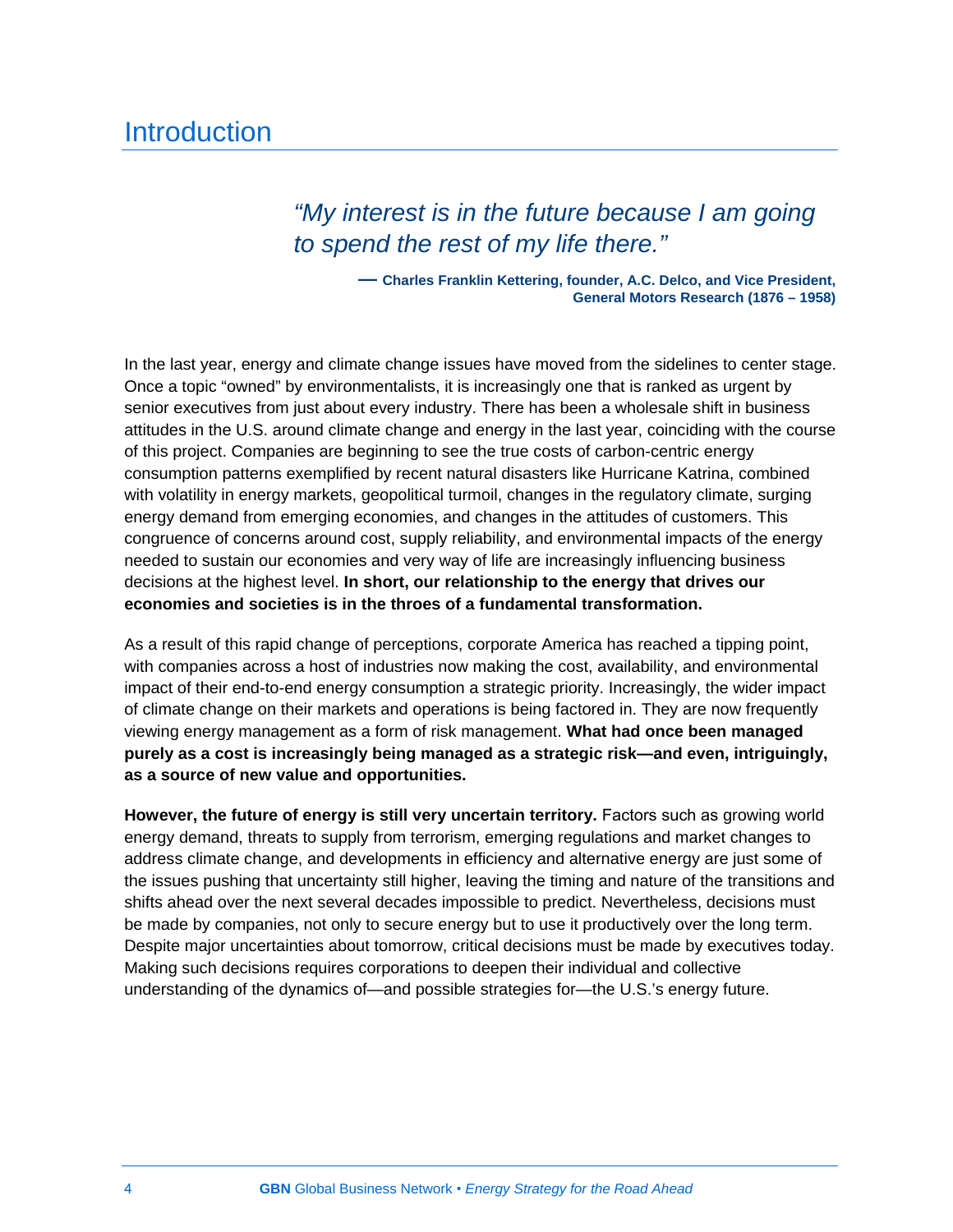This report is the result of just such an effort. Starting in November 2006, the U.S. Environmental Protection Agency's ENERGY STAR® Program sponsored two groundbreaking workshops. The first brought together a group of influential corporate leaders from a broad spectrum of industries to participate in a scenario planning exercise on the future of the U.S. energy environment through the year 2020. **This group developed four scenarios about how U.S. energy issues might play out over the next 15 years, with active facilitation, contribution, and analysis by Global Business Network, a member of the Monitor Group.**

In February 2007, a second group of senior executives came together to consider the business implications of these scenarios. They assessed how these different futures could influence the way corporations approach and manage energy. **They also evaluated possible strategies that might enable their companies to sustain—or potentially re-invent—their core business within and across these various futures, in spite of the high levels of uncertainty over how the energy future might play out.**

**This report is designed to be useful both for the business leaders who attended these workshops and those who did not. It is divided into three sections.** The first explains how scenarios work and why they offer uniquely valuable insight into the underlying uncertainties of the emerging and evolving energy environment we are facing. The second outlines four scenarios for the future of U.S. energy, and begins to explore how we might know if these scenarios are playing out. The third communicates key strategic steps that any executive, corporate leader, or manager can—and even must—take to successfully navigate future uncertainty around energy, given these possible roads into the future.

#### **PROJECT SUMMARY**

**Goal:** Understand the factors that are likely to influence the U.S. energy environment in the future, and create strategies for its management

**Approach:** Conduct a scenario-based analysis of the future of the U.S. energy environment through the year 2020, and consider implications of those changes in terms of how they could influence the way corporations manage energy

**Support:** Two groups of managers and executives from a variety of industries, facilitated by Global Business Network and its Chairman, Peter Schwartz, business strategist and futurist

*"Both Hurricane Katrina and the Russian natural gas embargo on the Ukraine are mere hints of the growing vulnerability of our energy systems."*

**— Peter Schwartz, scenarist, strategist and GBN Chairman**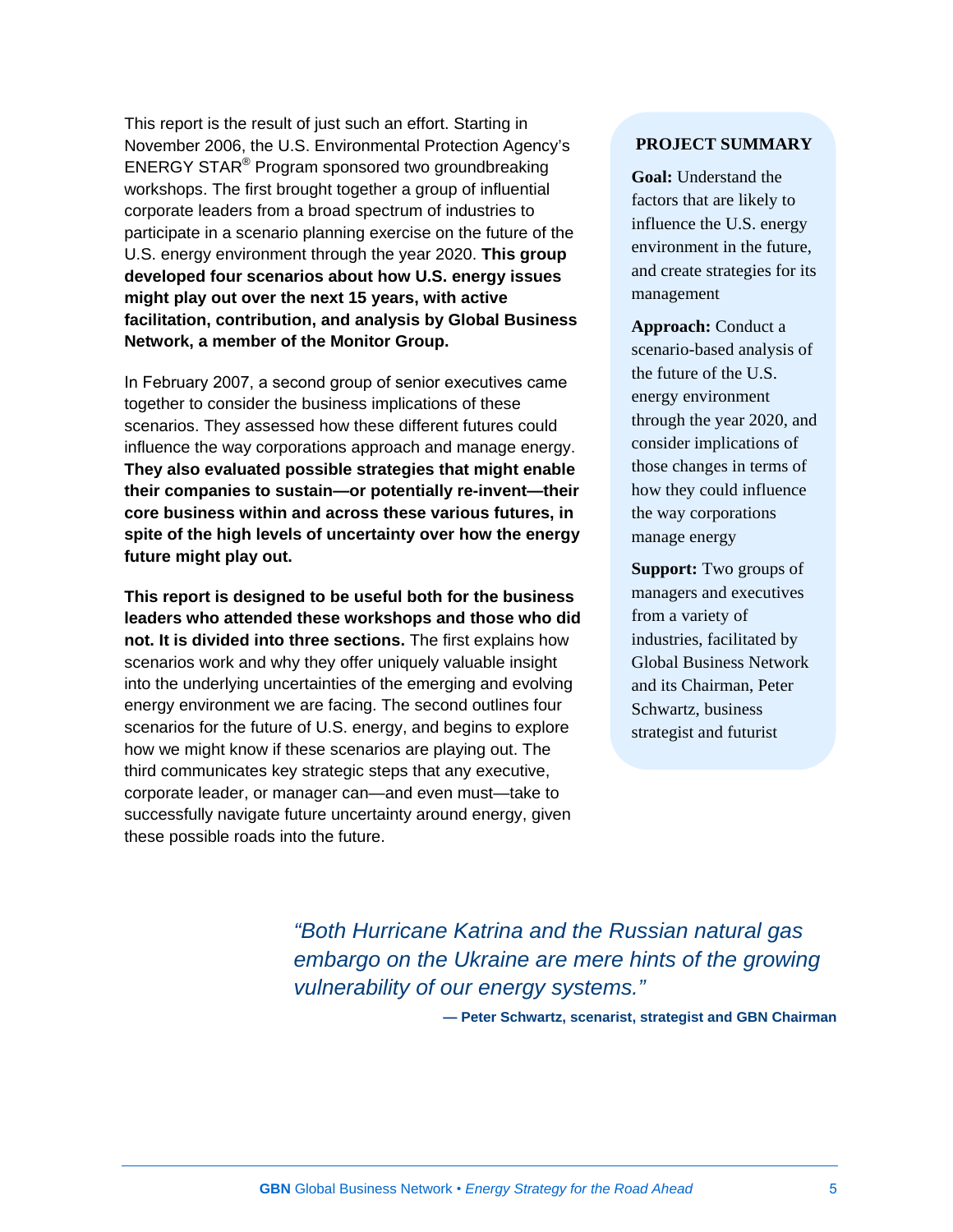### Rehearsing the Future through Scenario Thinking

### *"You can never plan the future by the past."*

 **— Edmund Burke, political philosopher (1729 – 1797)**

**There are a number of trends that, moving on their current course, could significantly change the U.S. energy environment over the next decade or two.** New directions will come from technological innovation inside and outside of the energy sector, along with emerging national or state-driven regulatory change, and policies to address environmental concerns such as climate change. The U.S. energy environment also exists within a global market shaped by a wide range of geopolitical, environmental, economic, and social forces. To cope with this complexity, and to encourage new and open thinking about the longer-term future, the U.S. EPA, through ENERGY STAR® and consultation with GBN, chose scenario planning as the tool for initiating new thinking about more strategically managing energy in the face of inherent and increasing uncertainty.

**Scenarios help us make sense of our emerging future. They are not predictions, nor are they strategies. They are stories, with a beginning, a middle, and an end.** Scenarios outline, and then add color and dimension, to plausible futures in which we might find ourselves. They enable us to rehearse the future, to test current strategies, and to generate novel approaches and options when it comes to making decisions today to prepare and plan for tomorrow. Scenarios also help us discover robust strategies for a range of possible futures, and by so doing highlight the risks and opportunities inherent in each of these future worlds.

Scenario thinking simultaneously considers a number of different possibilities in order to make better-reasoned choices and to rehearse today's decisions against a variety of futures. Such rehearsing often leads to decisions that are more likely to stand the test of time, create distinct competitive advantage, and produce robust strategies**. By recognizing the signs anticipated in scenarios, decision-makers can also gain advantage through flexibility, avoid surprises, and act effectively and proactively.**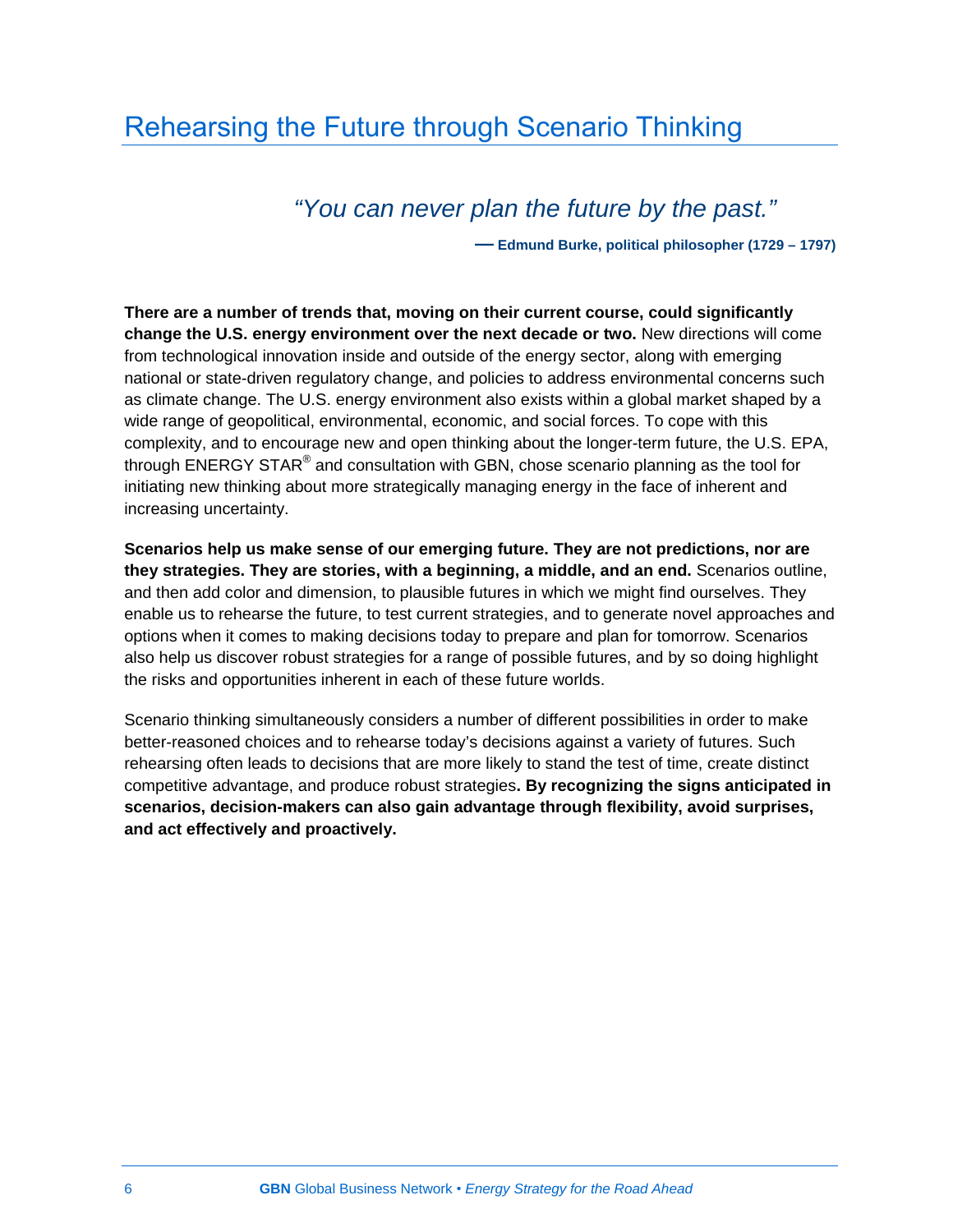### Creating the Scenarios

To be useful, scenarios must be focused. The set of scenarios created in the November 2006 workshop were anchored by the following focal question:

### How Might the U.S. Energy Environment Evolve through 2020?

From this standpoint, the group identified the forces of change in the world that could have a significant impact on the issue in question. GBN engaged the group in a detailed process that systematically considered many factors that could influence the future U.S. energy environment. The discussion was also informed by a number of subject matter experts in the areas of oil commodity markets, energy technology, regulation, and policy. **Project participants focused on the most uncertain forces, ultimately arriving at consensus around a set of eight critical areas of uncertainty:**

- **1. Advances in global energy supply and use technologies**
- **2. Shifts in U.S. politics and regulations related to climate change (especially as the impact of carbon dioxide emissions)**
- **3. Public and shareholder perceptions of climate change**
- **4. Shifts in financial markets that impact energy markets**
- **5. Changes in energy commodities supplies**
- **6. International political and economic patterns around energy**
- **7. Growth in energy efficiency**
- **8. New business opportunities arising from energy and climate change**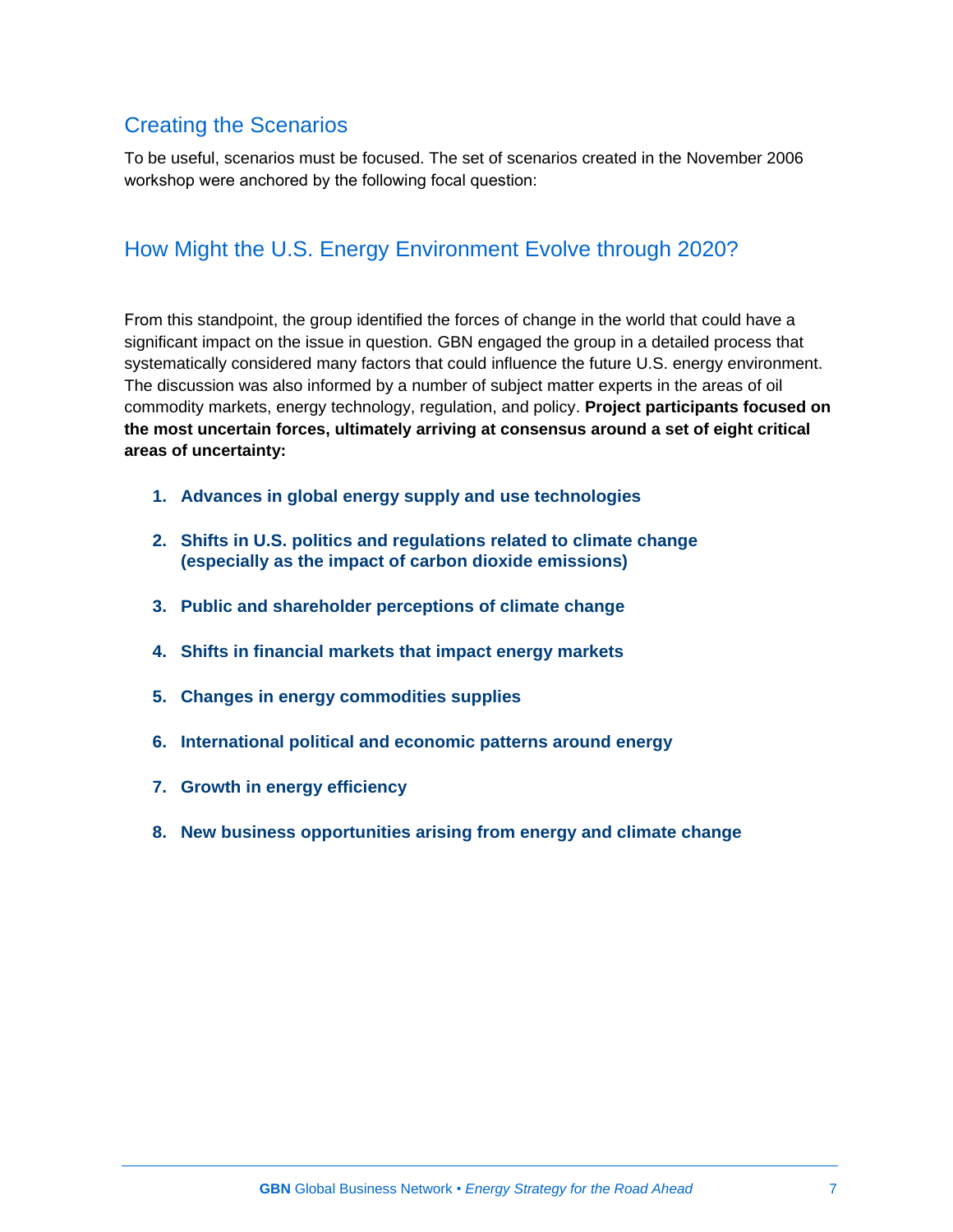Once identified, these uncertainties were narrowed down. **Two seemed simultaneously most uncertain and most critical to the issue at hand.** These chosen two were then overlaid on axes, where the endpoints represent extremes of how that uncertainty might play out:

**How might shifts occur in U.S political and regulatory arrangements, especially as it relates to carbon dioxide emissions and climate change?**



- Economic growth more of a priority
- No new regulations or incentives
- 
- Environmental health more of a priority
- New regulations and incentives

**How might changes occur in global economic patterns, markets, and rules that drive general energy demand, supply, and prices?**



- Production and capital flows re-center toward the industrially developing nations
- More volatile energy price swings
- Production and capital flows remain centered in historically industrial nations
- Less volatile energy price movements

#### The Scenario Framework

The two axes were then crossed to form a two-by-two matrix framework, consisting of four scenario quadrants**. Each quadrant represented a plausible and relevant story that, taken as a set provided different future trajectories.**

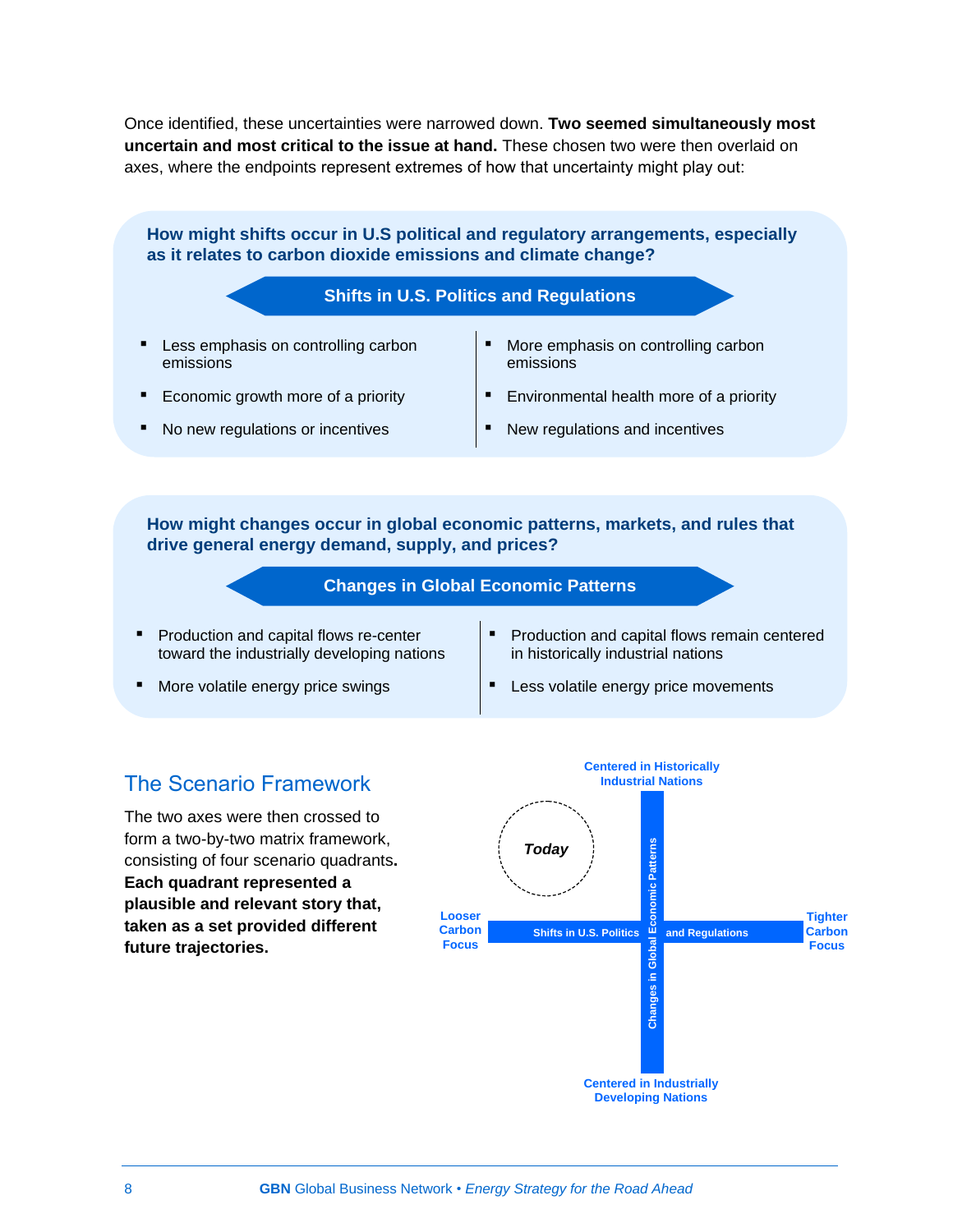**This framework not only allowed other important areas of uncertainty to be played through each quadrant, but also served as backdrop for movement across, between, and through each quadrant.** Workshop participants all agreed that the upper-left quadrant is where we find ourselves in 2007, but they did not see that quadrant as a steady state. How would we move from where we are today, to where we will find ourselves tomorrow? What would be the paths into the future?

**Project participants agreed that four possible different "roads" lie ahead for the future of energy.** "The Same Road" moves slowly to the lower left. "The Long Road" moves quickly through the lower left to the lower right, and then heads for the upper right. "The Broken Road" circles in the upper left before heading to the upper right. And "The Fast Road" moves directly from the upper left to the upper right.

The scenarios that follow are not meant to be exhaustive. They are designed to be provocative yet plausible, and wideranging yet bounded. **Once these futures were created, the next step was to try to imagine what it would be like for an organization or society to live in each of these futures.** The exercise may sound simple, but the results were surprising and profound. In the process of adding detail and color to each future, new issues and strategic concerns rose to the surface, while old issues were reframed (See Appendix, Summary of Key Elements).



**The story associated with each "road" provides a different answer to the focal question, and as such serves as a "wind tunnel" of the future, in which company executives can test and create their own energy management strategies**. Each scenario carries with it a set of implications for energy strategy and management at a general level. Each will prompt particular options that will be industry-specific, and even more precise for individual companies.

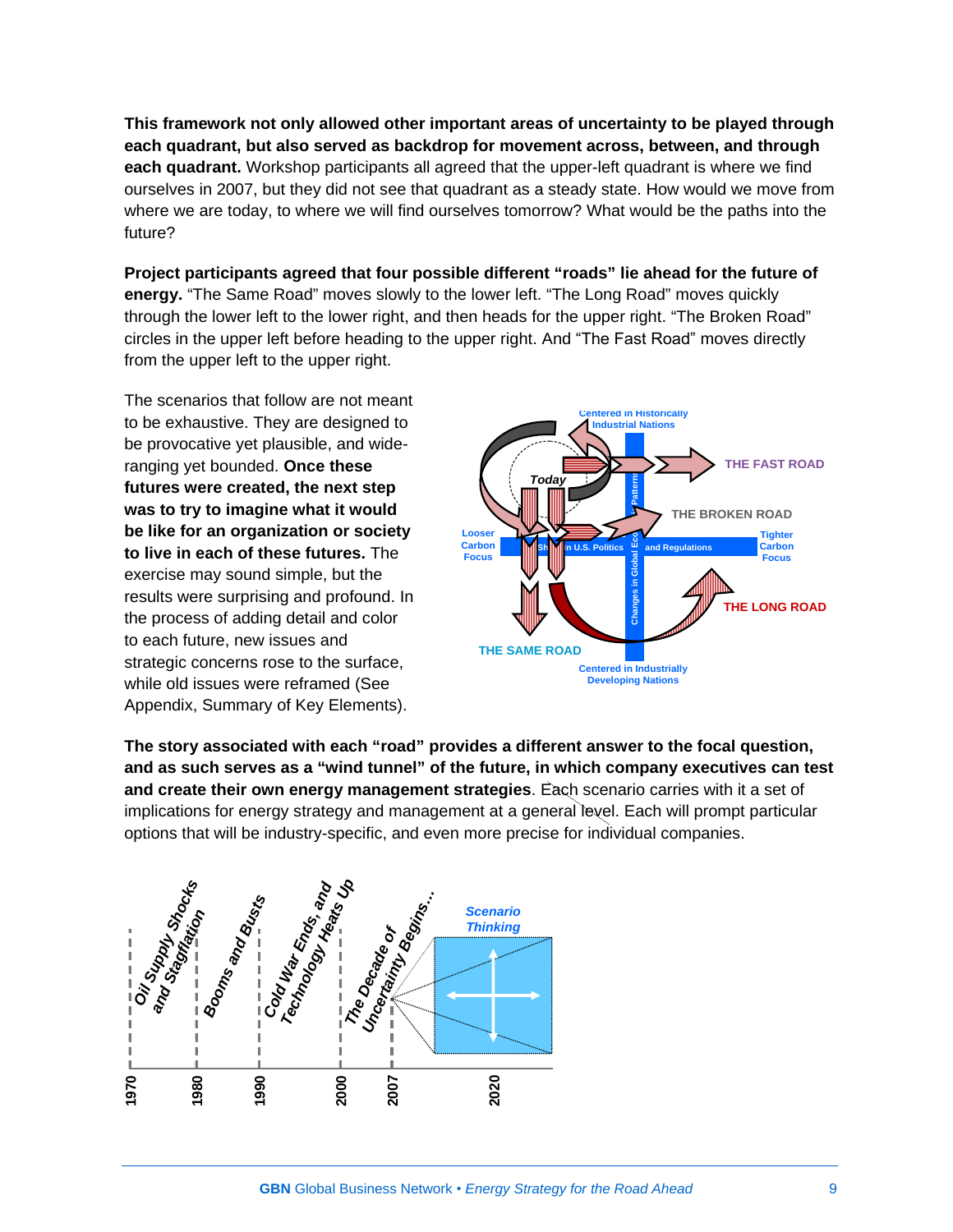### "The Same Road"



This is a world in which a combination of political inertia and global economic growth keeps the U.S. energy environment in familiar territory. Energy prices fluctuate in well established patterns, along an upward trend with a series of price spikes. Economic power steadily shifts toward developing nations, but not at a disruptive pace that threatens the historically industrialized nations. There is slow growth toward strategic energy management due to relatively low energy prices, few government incentives, and lack of policy initiatives to address climate change.

#### **Beginning Years, 2007–2010**

The U.S. retains its leading position in the world economy amidst a relatively peaceful process of globalization. In particular, relationships with China, India, and Russia remain positive and productive. Oil and natural gas supplies remain adequate and new finds are regularly announced. Oil and natural gas prices fluctuate along an upward trend, but even at high points, the world economy is able to adjust without significant recessions. Annual GDP growth in the U.S. remains in the 2–4 percent range. In this environment, energy management within companies remains more decentralized as most new capital investment goes overseas, particularly in manufacturing.

#### **Middle Years, 2011–2015**

Although the political debate continues to raise the dangers of greenhouse gases and climate change, only moderate policies are put in place, most based on using economic incentives and voluntary structures to address the problem. Several U.S. states successfully implement regulations that drive energy efficiency throughout their economies. Hybrid automobiles comprise 33 percent of new car sales and clean coal power plants make up 50 percent of new electricity generating capacity in the U.S. Global energy market structures continue to evolve, including a global liquid natural gas commodity market.

The most notable feature of the world economy during these years is the continuing rise of the developing economies. By 2015, China surpasses the U.S. in energy use and also in several key industrial markets. India and Southeast Asia now equal the European Union in overall GDP. The U.S. becomes just one key player among several, as China and India wield greater influence in both the United Nations and the World Trade Organization, and the EU continues a steady expansion and integration. The problems of the Middle East are still politically tender; however, some agreements have been reached that

#### **By 2015**, China

surpasses the U.S. in energy use and also in several key industrial markets. India and Southeast Asia now equal the European Union in overall GDP. The U.S. becomes just one key player among several, as China and India wield greater influence in both the United Nations and the World Trade Organization, and the EU continues a steady expansion and integration.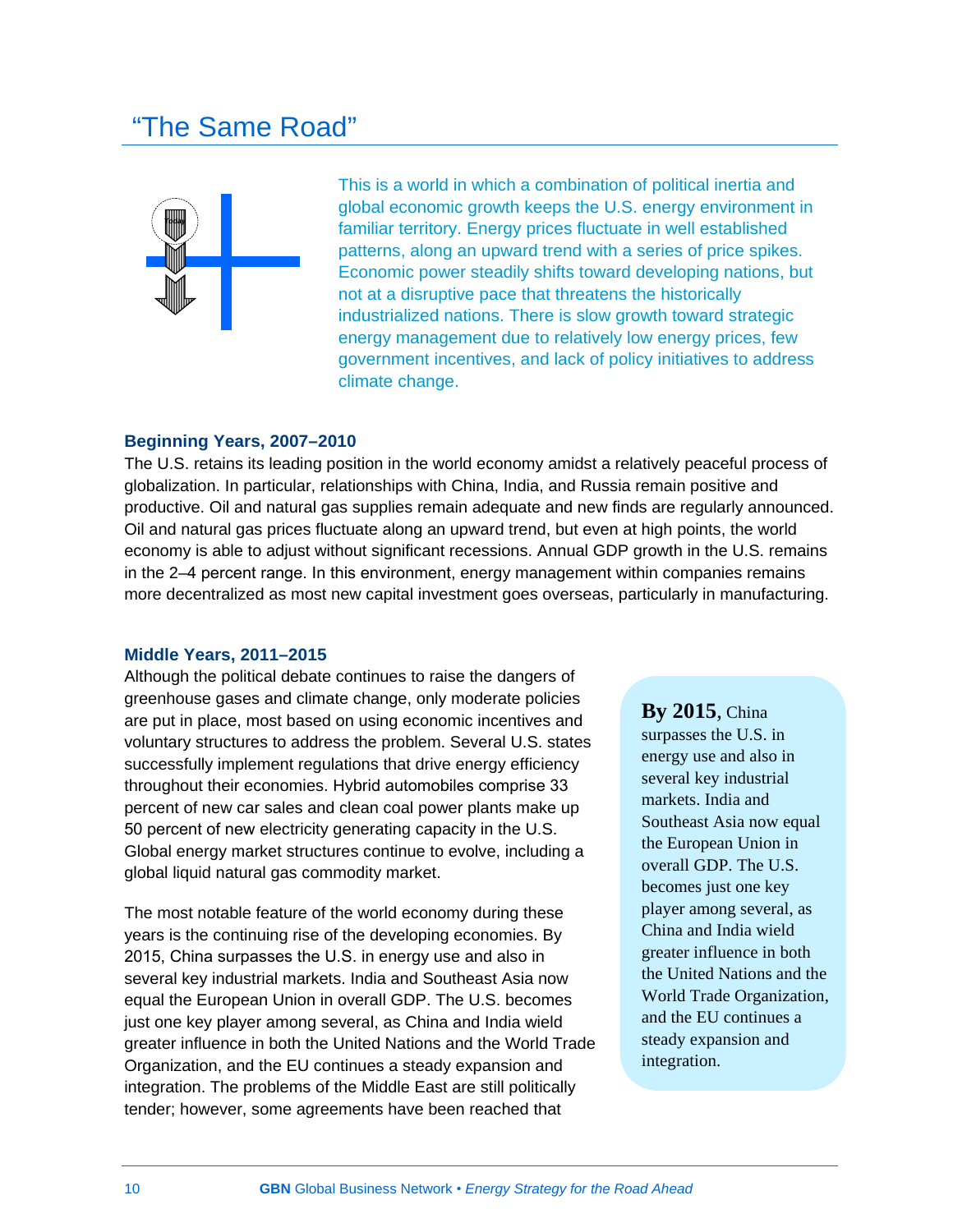support expanded trade and dialogue, both of which have brought a general ratcheting down of war and terrorism. Capital investments continue to follow these shifts, searching for greater returns outside of the U.S. American companies are increasingly squeezed by ever-climbing energy prices, and cost-cutting measures focus on reducing exposure to energy-related risk.

#### **End Years, 2016–2020**

World energy supplies strain to meet demand, resulting in overall energy use beginning to flatten, some new energy-efficient technologies coming online, and renewable fuel use, primarily ethanol and biodiesel, expanding. Oil now increasingly flows from places like Alaska's Arctic Natural Wildlife Refuge, Siberia, and Iraq. Significant innovation has also occurred in the use of liquid and clean versions of coal. Concern about global climate change remains an issue, but serious impacts have not been realized. Companies approach energy as they would any other global risk—with thorough assessment and management systems.

#### **"Road Signs"—Indicators of this Future**





### *"Gasoline Reaches All-Time Price High"*

Gasoline jumped to \$3.22 a gallon, matching the March 1981 inflationadjusted all-time U.S. high price for gasoline. (*ABC News,* May 21, 2007)

#### *"Surprise: Average Gas Price Dips Below \$3"*

On the other hand, some motorists, despite their complaints, could be inured to \$3-plus prices. "I have not seen people significantly cut back on their driving—or cut back at all," says the President of midwest oil company. (*USA Today,* June 22, 2007)

#### *"Not Much Market for Worry Beads in the Executive Suites"*

A recent study published by the accountancy, PriceWaterhouseCoopers, indicates that U.S. executives rank below their international counterparts in considering the environment in strategic decision-making. The study also points to a general neglect of longer-term issues that do not immediately impact profit forecasts and market sentiment.

(*The New York Times,* January 27, 2007)

#### *"Energy Research on a Shoestring"*

In spite of the recent public clamor for initiatives to combat climate change, public opinion has historically proven to be an unstable base from which to launch environmental policy. As public interest wanes, federal funding dries up—funding is already split between a myriad different programs and clean technologies. At the same time, general consumer habits favoring larger homes and cars, and greater levels of consumption often counteract the gains from incremental efficiency gains. (*The New York Times,* January 25, 2007)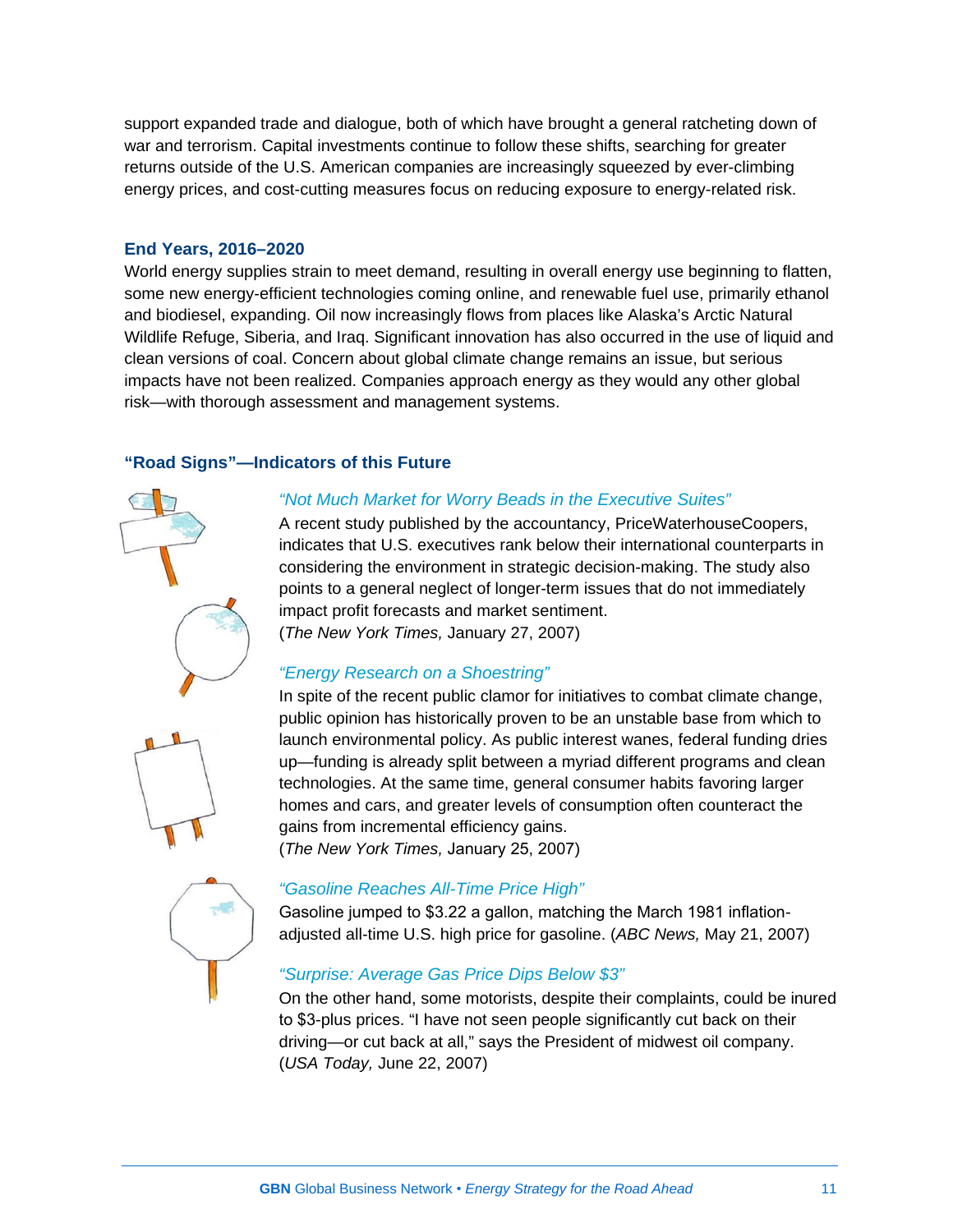### "The Long Road"



This is a world in which a combination of rapidly shifting political conditions, along with booms and busts in global economic growth, push the U.S through a long, hard transition similar to the 1970s. Energy prices fluctuate, with large and sudden spikes, and traditional energy supplies are subject to disruption and insufficient investment. Economic power shifts significantly toward developing nations in a way that is very disruptive to the historically industrial nations and ultimately unsustainable for the newly emergent. Movement toward strategic energy management is overly cautious and almost too late, only happening after energy prices rise, the locus of economic power shifts, consensus around climate change passes a tipping point, and companies have had to face long and difficult adaptive challenges.

#### **Beginning Years, 2007–2010**

These turn out to be the last years in which the U.S. is able to maintain a political and economic position above almost all other countries or economic blocs. The world's major economies enter a period of aggressive competition and uncoordinated economic expansion at all costs, leading to a massive overinvestment in productive capacity. Accelerated boom-and-bust cycles play out in 2009 and 2010, as worldwide production and consumption of durable goods and commodities swing first one way, then the other. Corporate energy management decentralizes, with energy procurement emphasized due to strong competition between multinationals for energy supplies.

Coal remains the fuel of choice for domestic power production in the U.S. and China, and these two compete for access to energy supplies, even threatening politically-driven energy embargos. Environmental concerns are especially notable in China, particularly after the 2008 Olympics bring extensive news coverage of severe air and water pollution there. Partial solutions to greenhouse gas emissions are attempted, such as a cap-and-trade market for carbon dioxide, but these meet with only moderate success because they are only available to specific industries and so create poor incentives for energy efficiency. China and India experience bouts of hyperinflation, as prices rise in the face of booming demand; inflation in the U.S. rises in lockstep.

#### **Middle Years, 2011–2015**

The long-feared Chinese banking crisis hits in 2012. The weaknesses of central planning, uncertain legal structures, and corruption hit China hard, sending repercussions throughout the global economy. Stagflation emerges when prices driven by inflexible costs meet declines in demand, bringing a global

**In 2012,** the long-feared Chinese banking crisis hits. The weaknesses of central planning, uncertain legal structures, and corruption hit China hard, sending repercussions throughout the global economy. Stagflation emerges when prices driven by inflexible costs meet declines in demand, bringing a global recession in early 2013. Meanwhile, destructive droughts and storms are increasing in more places around the world.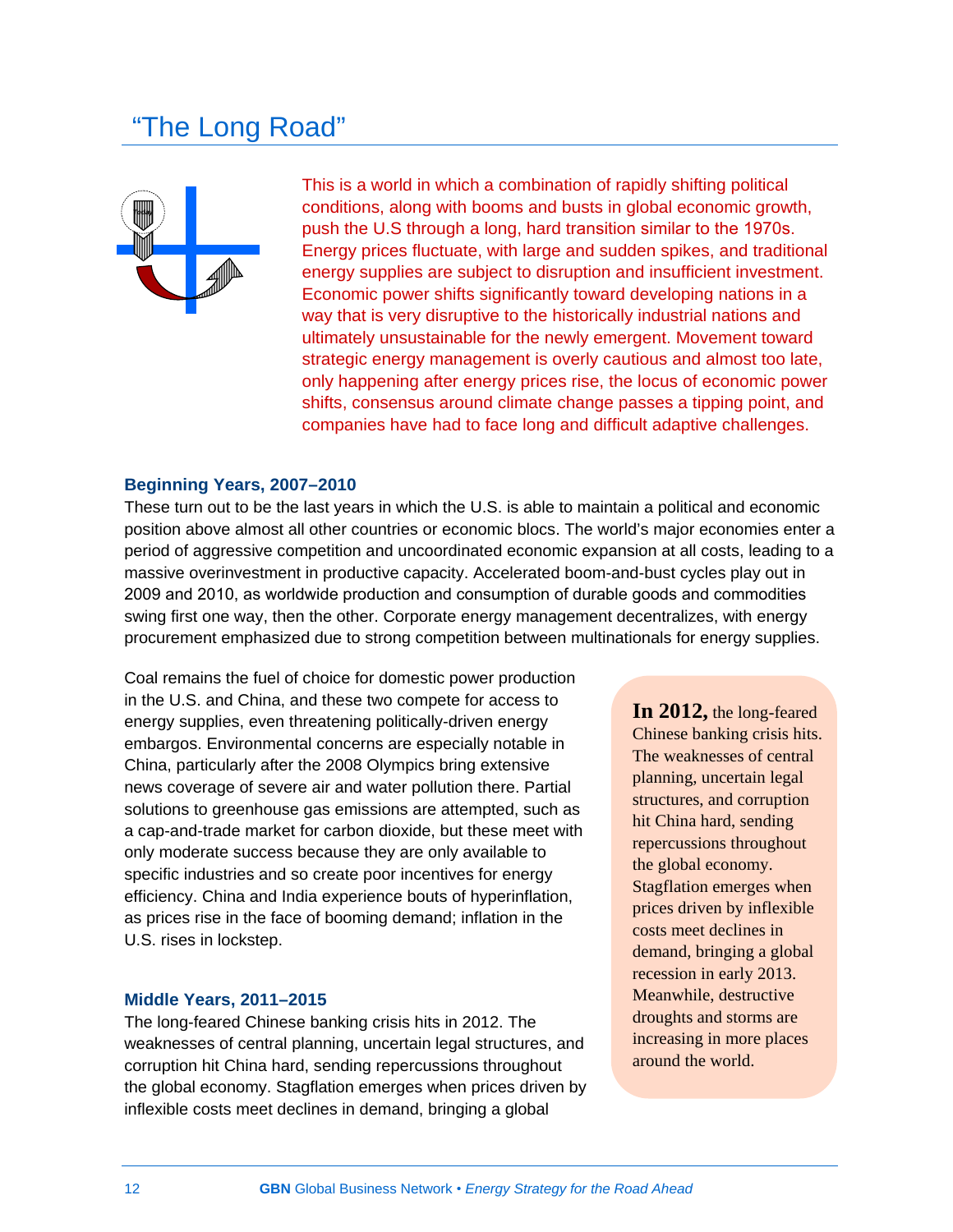recession in early 2013. Meanwhile, destructive droughts and storms are increasing in more places around the world, causing more uncertainty and difficulty in both commodity and insurance markets. All U.S. companies tighten their belts, with many consolidating and a growing number entering bankruptcy.

#### **End Years, 2016–2020**

Irrefutable evidence of climate change mounts and finally passes a tipping point that sparks a political reassessment of the role of carbon in the U.S. economy. Chinese, Indian, and even a few African companies charge ahead. The U.S. decides to reinvent its economy using clean, energyefficient technologies in the strategic areas of communications, sensors, and data management. Nuclear power plants are fast-tracked and carbon dioxide taxes are enacted throughout the economy. European Union companies gain market share as a result of earlier adoption of climate friendly policies in the EU. Finding themselves late in the game, U.S. companies begin years of adjustment and aggressive energy management to increase efficiency and control costs, as old products are replaced with versions that require less energy to produce. American consumers accept tradeoffs, and by 2018, a new economic cycle begins to emerge that will sow the seeds for a fundamentally restructured economy in the next generation.

#### **"Road Signs"—Indicators of this Future**



#### *"Barrels of Confusion"*

Over the past year, corporations, investors, and policy-makers have focused less on absolute oil price levels and more on their stability. Watching oil prices move up and down maniacally, trying to predict and avoid being caught out, long-term corporate strategy is sacrificed to cope with the vagaries of "volatility" and "market reaction." (*Business Week,* January 29, 2007)

#### *"Worldwide Carbon Dioxide Emissions Soar"*

Warnings about global warming may not be dire enough, according to a climate study that describes a runaway-train acceleration of industrial carbon dioxide emissions. Fueled by rapid growth in coal-reliant China, rates of carbon dioxide emission from industrial sources increased from 2000 to 2004 "at a rate that is over three times the rate during the 1990s," says a National Academy of Sciences report. (*USA Today,* January 19, 2007)

#### *"Clean Air or TV?"*

Indicative of drawbacks to Prahalad's "Bottom of the Pyramid" innovations, there is a proliferation of low-cost, high-pollution diesel generators in developing countries where people's demand to connect to the world exceeds their ability to connect to the grid. (*The New York Times,* January 9, 2007)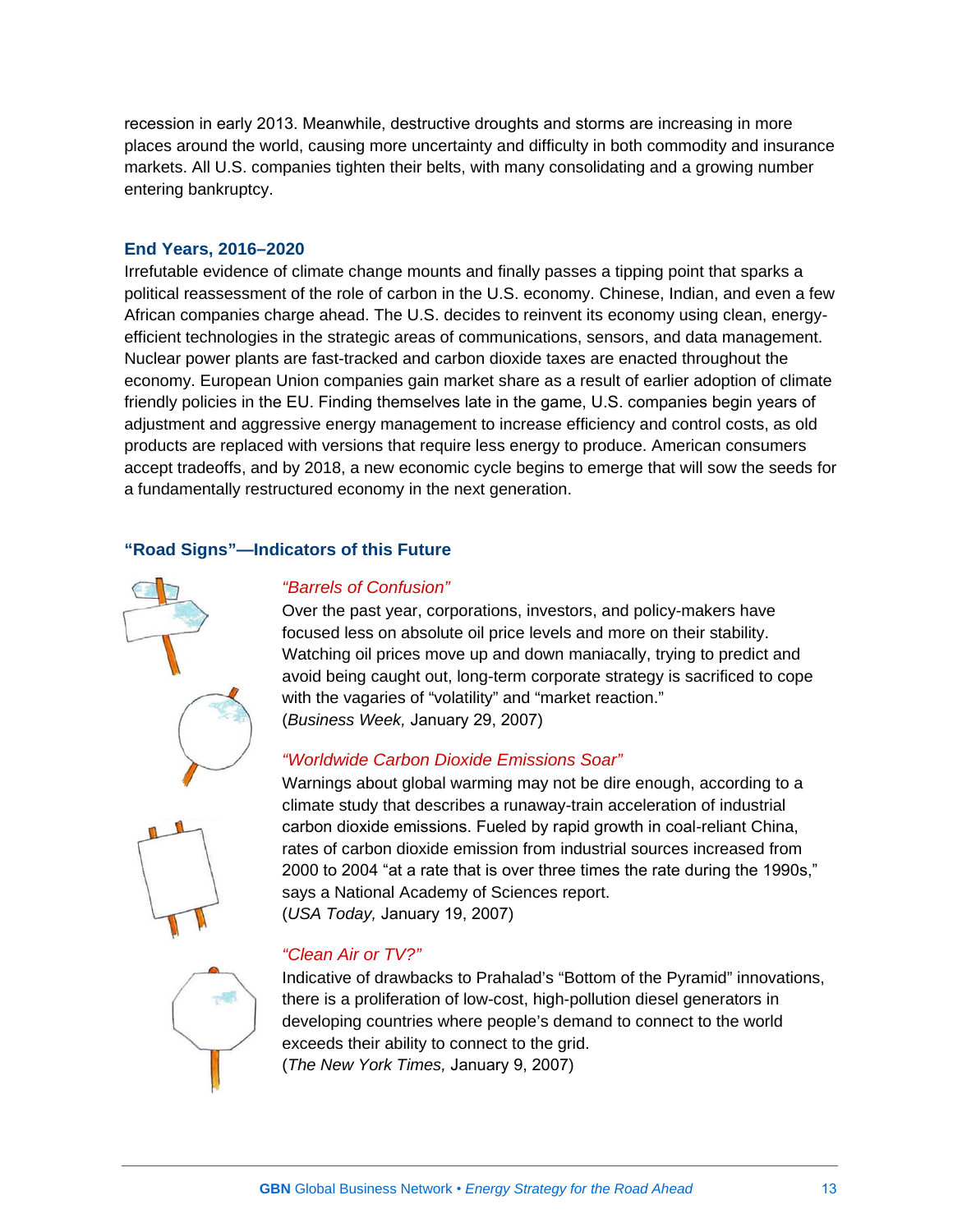### "The Broken Road"



This is a world in which a combination of political indecision and uneven global economics set the stage for a sudden break with the past. Energy prices fluctuate in well-established patterns for several years, until severe weather and geopolitical tensions create a supply shock that kicks up prices and long-term concerns. Through the resulting gyrations in global trade, currency, and energy markets, American political and business will crystallizes quickly to jump-start and accelerate national programs to move the U.S. to global leadership. Though late, this movement toward strategic energy management finally takes place at a torrid—and successful—pace.

#### **Beginning Years, 2007–2010**

During these years, the U.S. enjoys the last of the good old days of relative stability, with moderate energy prices and climate patterns just about within historical norms. Traditional energy sources continue to expand, although at somewhat higher prices. Leaders feel no real pressure to make long-term investments in infrastructure, to trim budget deficits, or to pay particular attention to energy efficiency and climate change because there are more immediate issues to worry about, mainly the Iraq war and domestic terrorist attacks. Energy management is status quo, i.e., little is invested. Unfortunately, a confluence of events unfolds that turns this lack of decisiveness into a costly mistake.

The very short-term crippling of parts of the U.S. energy infrastructure that occurred in 2005 with Hurricane Katrina are described by Larry King as "merely the warm up for Katrina's big sister, Helena," the largest, most sustained and most westerly of the new "super 'canes." Helena scares a partially rebuilt New Orleans, and then works along the coast to slam Houston, leveling wells, refineries, pipelines, and corporate campuses. Meanwhile in the Middle East, astoundingly rich from decades of high oil revenues and frustrated by perceived lack of progress on local issues, key players form an alliance to cut deliveries of oil and natural gas to the U.S., even though it means lower profits.

#### **Middle Years, 2011–2015**

Businesses dependent upon energy (which is to say most) experience huge spikes and swings in prices. Even more difficult are the periods, up to several months at a time, when supply is not only severely constrained, it simply does not exist and cannot be had or hedged against. Industries across the board are deeply affected, with transportation hit especially hard. The U.S. enters a sharp recession that lingers, mirroring the decade of stagnation in Japan during the 1990s. The global economy slows too, seeing a 1 percent drop in growth, caused by radical declines in China, India, and Europe. Assets are simply abandoned in some countries. Abnormal storms, droughts, and heat waves begin to routinely kill hundreds of thousands every year. Agricultural production is dislocated in many parts of the world, including the U.S., further exacerbating the situation.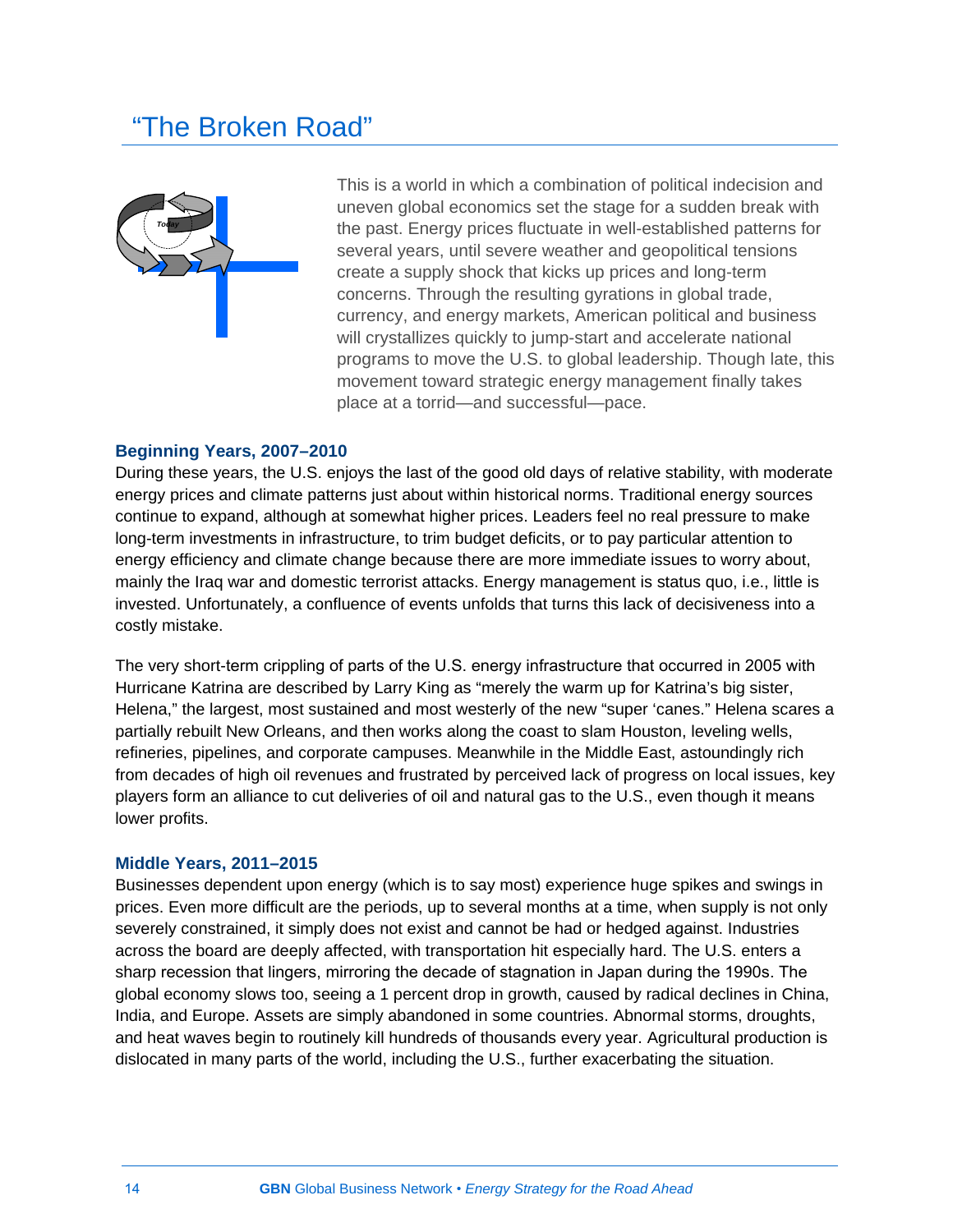To handle short-term needs, the U.S. switches to coal: liquefying it, gasifying it, and investing in technology to clean it up. A national political consensus gains momentum for dramatically tighter and more effective regulations to control carbon dioxide emissions. EU corporations become major investors in the U.S. as the market demands for energy-efficient and alternative energy technologies increase dramatically. Experimentation with carbon trading and investment in new alternative energy supplies begins in earnest, while energy management becomes a major corporate focus. For a number of companies though, this is too little too late, and many face real layoffs—or worse.

#### **End Years, 2016–2020**

The U.S. elections sweep in a political consensus that says reducing energy imports is equally important to the war on terrorism. Another "super 'cane" floods New York City in 2017, stunning the nation, and both rich and poor are made refugees in scenes reminiscent of New Orleans more than a decade earlier. This event is the nail in the coffin for any further delay in moving the U.S. toward a lower carbon economy. Insurance companies face bankruptcy and the federal government declares a National State of Energy and Climate Emergency.

**In 2017,** the federal government declares a National State of Energy and Climate Emergency. The President launches an aptly named "Manhattan Project II" to aggressively develop new fuels, urban design approaches, and carbon reduction technologies. Carbon emission monitoring and enforcement are backed up with stiff fines that rapidly shut down some old operations. Climate penalties even threaten jail time for executives, with the public asking, "How could they have ignored this issue for so long?"



The President launches an aptly named "Manhattan Project II" to aggressively

develop new fuels, urban design approaches, and carbon reduction technologies, many of which are imported from other countries and governments, further strengthening the influence of the EU in the U.S. economy. Carbon emission monitoring and enforcement are backed up with stiff fines that rapidly shut down some old operations. Climate penalties even threaten jail time for executives, with the public asking, "How could they have ignored this issue for so long?" Energy efficiency, alternative energy sources, and carbon reduction have suddenly become a very, very serious matter.

#### **"Road Signs"—Indicators of this Future**

#### *"Venezuela Seizes Last Private Oil Fields"*

President Hugo Chavez's government took over Venezuela's last privately run oil fields Tuesday, intensifying a power struggle with international energy companies. "The nationalization of Venezuela's oil is now for real," said Chavez, who declared that for Venezuela to be a socialist state it must have control over its resources. (*USA Today,* May 1, 2007)



#### *"N.Y. City Urged to Prepare for Major Hurricane"*

Homeland Security Secretary Michael Chertoff warned Monday that a city on continuous alert for terror attacks also must brace itself for a natural disaster—a hurricane powerful enough to cause serious flooding in lower Manhattan. (*MSNBC,* June 12, 2007)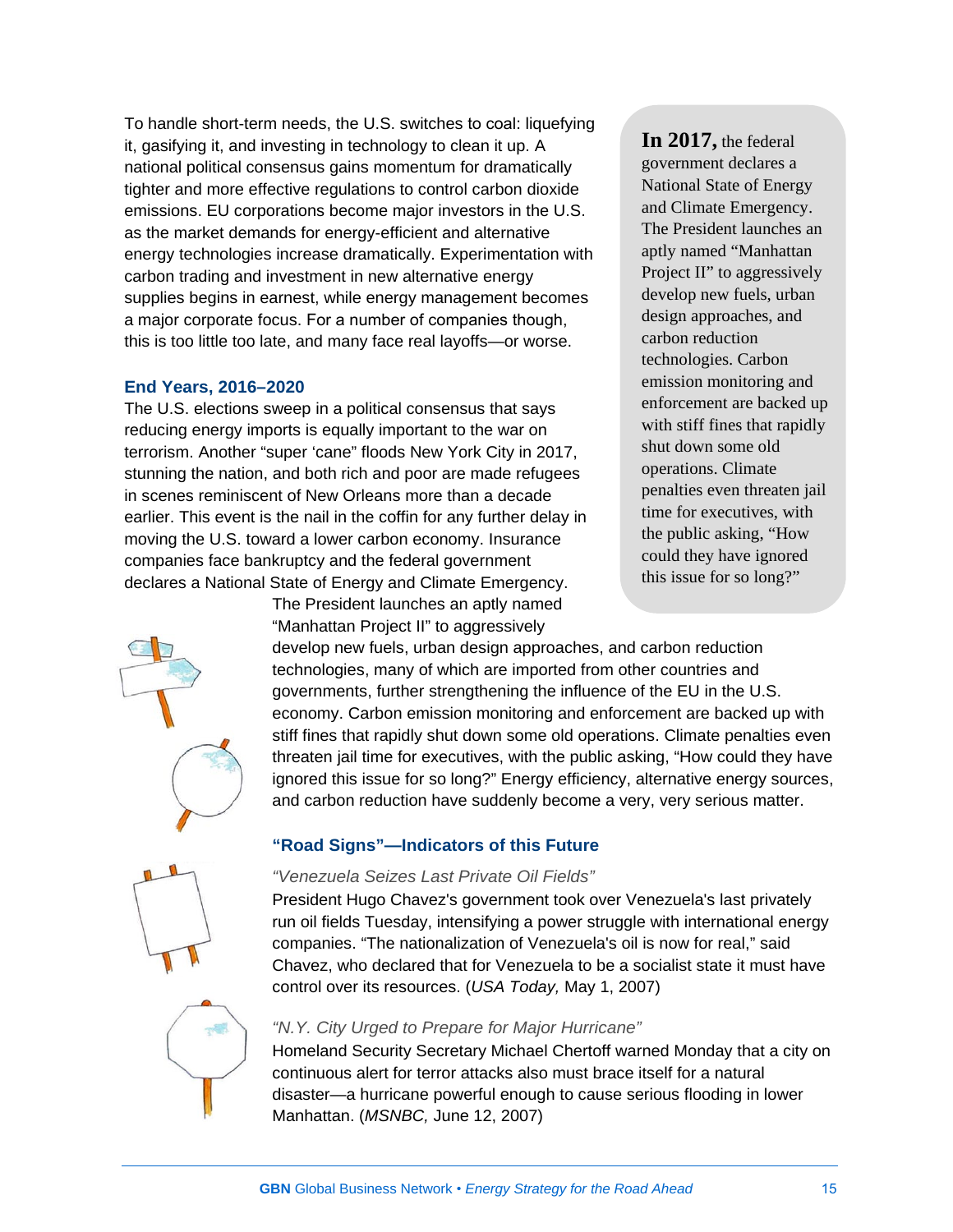### The Fast Road"



This is a world in which, as a result of a combination of early political leadership and effective global economic and environmental decisions, the U.S. energy environment moves into a new territory of innovation. Energy prices rise steadily and are high enough to allow investments in alternative energy, efficiency, and urban redesign to pay off. A political consensus emerges early in the U.S. for tight but incentive-heavy regulations to control carbon dioxide emissions. A moderate shift in economic power toward developing nations does not threaten or disrupt the already industrialized nations, and the U.S. in particular benefits from the global expansion into the industrially developing world as it sells more high technology products and services.

#### **Beginning Years, 2007–2010**

These are the years when the U.S. economy shifts toward a more efficient, lower carbon, high technology driven industrial base. The boom of the late 1990s recovers from its bust in the early 2000s and a similar kind of techno-optimism returns with a younger generation of political and business leadership. Following the 2008 election in the U.S., in which voter turnout, especially amongst younger Americans, surges to a new high, federal leaders act in a coordinated fashion on issues of climate change, energy imports, and foreign policy. With the writing clearly on the wall, most companies establish strong, centralized strategic energy management programs. This is triggered as much by managing downside risk as pursuing new opportunities arising from a refined market reality.

Oil prices continue to fluctuate, but with limited impacts due to changed market expectations of the U.S.'s long-term energy security and productivity. The debate about carbon dioxide's role in global warming is, by and large, settled in the U.S. A business climate favoring reinvention for competitive advantage takes hold as federal, state, and city governments provide support through tax policy, incentives, technology development, and institutional restructuring.

#### **Middle Years, 2011–2015**

In China, turmoil over investments based on a now discredited energy-intensive business model, poor financial management, and inadequate legal protection slows its growth. Perversely, this beneficially cools the world economy to a more sustainable pace and enables a more balanced dialogue around managing climate change. The U.S. continues to put policies in place that restructure its economy, including higher efficiency standards for cars, homes, and buildings, along with tax incentives to reduce greenhouse gas emissions, subsidies for renewable energy sources, and a shift to both domestic and imported biofuels. Full disclosure of climate risk exposure and actions to reduce environmental impacts becomes a required feature of company reports to the investment community.

U.S. trade flows and geopolitical alliances begin to focus more on South America and the European Union, and less on the Middle East. During this transition, economic growth flattens in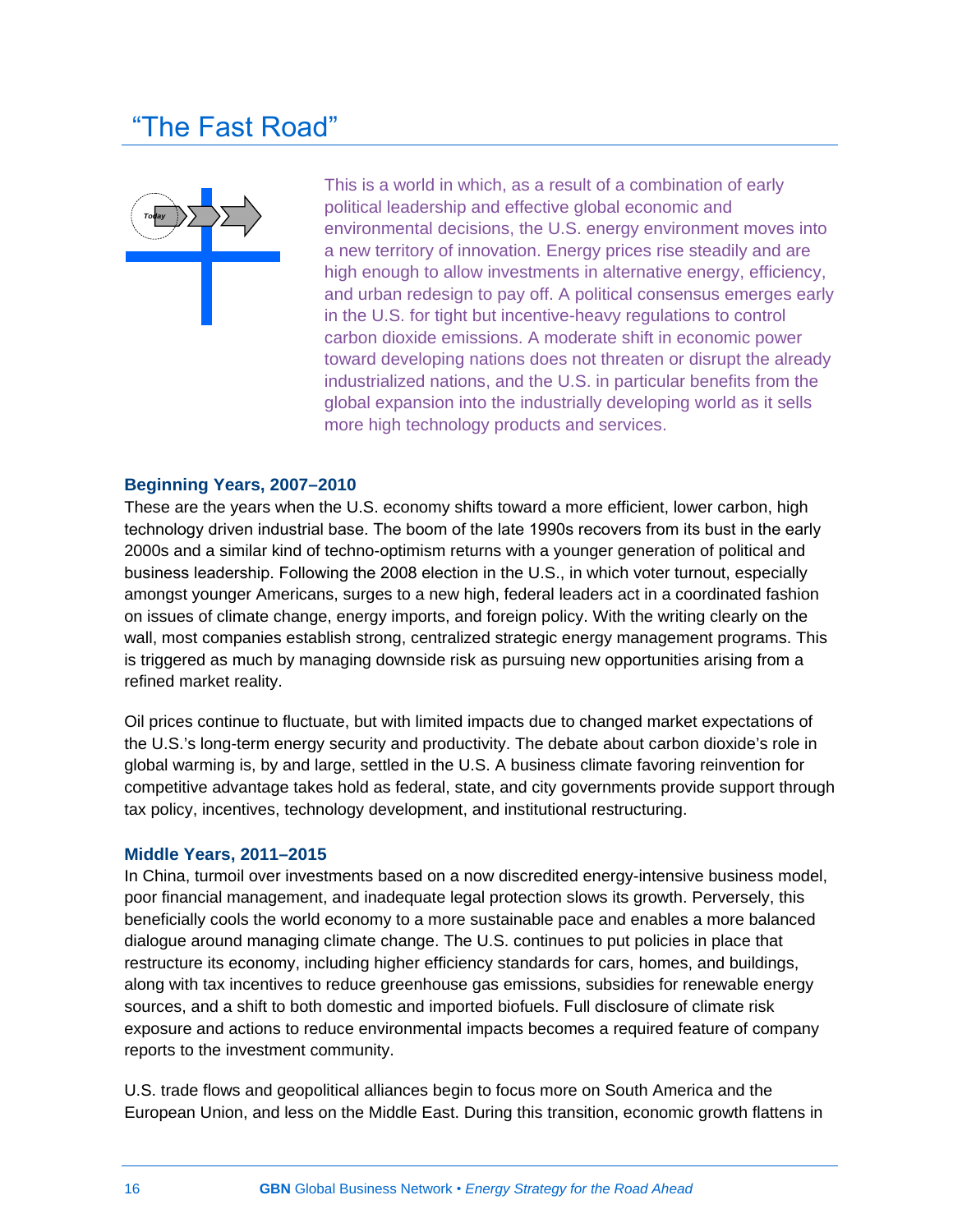some years as mild recessions are experienced in a few industries and regions in transition. Still, U.S companies start to feel the competitive benefits from this evolution, and begin to dominate markets in such areas as clean coal technology, solar energy, and clean manufacturing. The U.S. lead in information technology solidifies, strengthened by sensor networks, realtime data management, and predictive data mining—all technologies essential for effective energy management on a large scale. The U.S. overtakes the EU's lead in energy productivity, and becomes the place to be for this new energy innovation, drawing talent and capital from around the world.

#### **End Years, 2016–2020**

The U.S. accomplishes an amazing feat of transition to a less energy-intensive industrial base. By 2018, there is still a lot to do. Old buildings and urban land-use policies need to be overhauled, and the automotive fleet requires a complete turnover. But there is no debate that the changes underway will succeed. Greenhouse gas monitoring and control is now widespread throughout the economy; people are as accustomed to it as they are to recycling. Embedded energy

**After 2016,** the U.S. accomplishes an amazing

feat of transition to a less energy-intensive industrial base. There is still a lot to do. Old buildings and urban land-use policies still need to be overhauled, and the automotive fleet requires a complete turnover. But there is no debate that the changes underway will succeed. Greenhouse gas monitoring and control is now widespread throughout the economy; people are as accustomed to it as they are to recycling.



typical approaches to managing energy. Meanwhile, China, India, and other

and lifecycle analysis become part of the

developing nations are adopting many of the new approaches, directly leapfrogging from old methods, often with technologies imported from the U.S. Even countries in the Middle East now see the U.S. differently, not so much as a military aggressor, but as a creative industrial power willing to share its technology. Extreme climate change events still occur, but with new technology in place and emissions continually reduced, a global political consensus to stay the course is solidly in place.

#### **"Road Signs"—Indicators of this Future**



#### *"Rising Energy Costs Spur Business to Action"*

More than three-quarters of American business leaders believe energy prices are going to continue climbing, and as a result 60 percent of them say their companies have already or will soon implement energy efficiency in their offices and operations. (*GreenBiz.com,* May, 2007)



#### *"Waking Up and Catching Up"*

A confluence of defense considerations, weather events, environmental stewardship, and market factors is bringing together the left, the right, conservatives, and liberals under a single banner to combat climate change. As a result, the political climate has shifted in a decidedly green direction. (*The Economist,* January 25, 2007)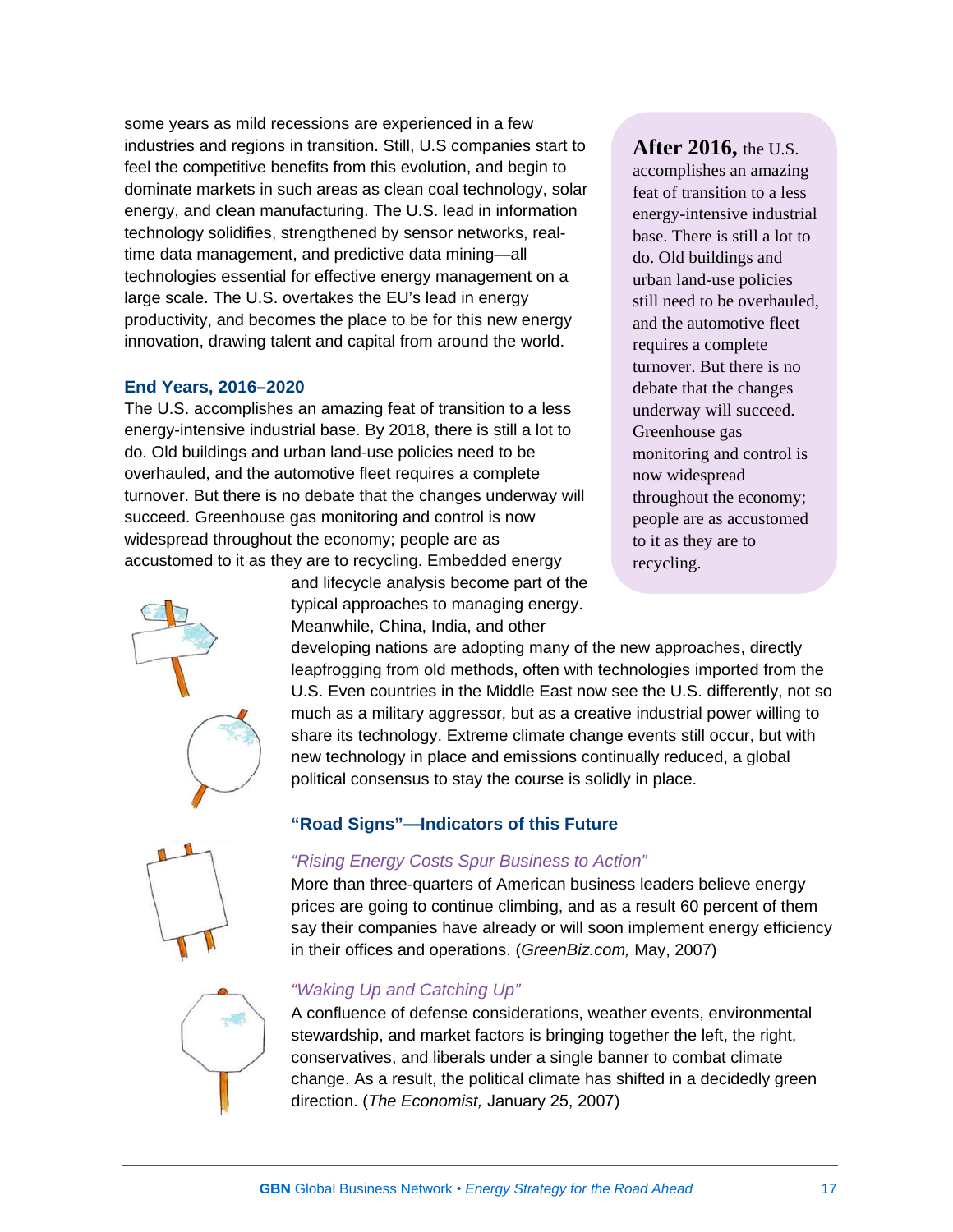### Implications for Energy Management

### *"A thing long expected takes the form of the unexpected when at last it comes."*

**— Mark Twain, author (1835 – 1910)**

As mentioned earlier, scenarios are a tool for rehearsing the future and testing how decisions made today may play out in a variety of potential settings. The set presented in the preceding pages poses the question, **What would be the impacts of these four "road" scenarios on energy strategy and management in U.S. businesses?** Each would matter in importantly different ways, and each would call for a variety of strategies. Since the future is uncertain, and it takes time for the future to become clear, prudent businesses prepare by developing adaptive and flexible strategies today that ensure successful navigation of any of these roads.

**While each road varies significantly, one common theme emerges: energy-related risks and opportunities will have profound impacts on U.S. business and society during the next decade and a half**. Corporate leadership should act now to reduce the risks—and maximize the opportunities—related to energy and climate change for their companies. As corporations develop a strategic energy plan, they should, at a minimum, address the following questions:

#### **Energy and Climate Risk Assessment**

- How vulnerable are our operations, including those of our suppliers, to energy supply disruptions?
- How vulnerable is our business to energy price volatility and/or increases?
- What energy risks do our products and services create for our customers?
- How will any climate change regulations effect our energy use in terms of cost, compliance, or incentives?
- How will our suppliers and customers be affected by climate change regulations?
- How vulnerable is our business to concerted pressure by stakeholders around climate change?
- How vulnerable are our facilities to extreme weather events caused by accelerating climate change?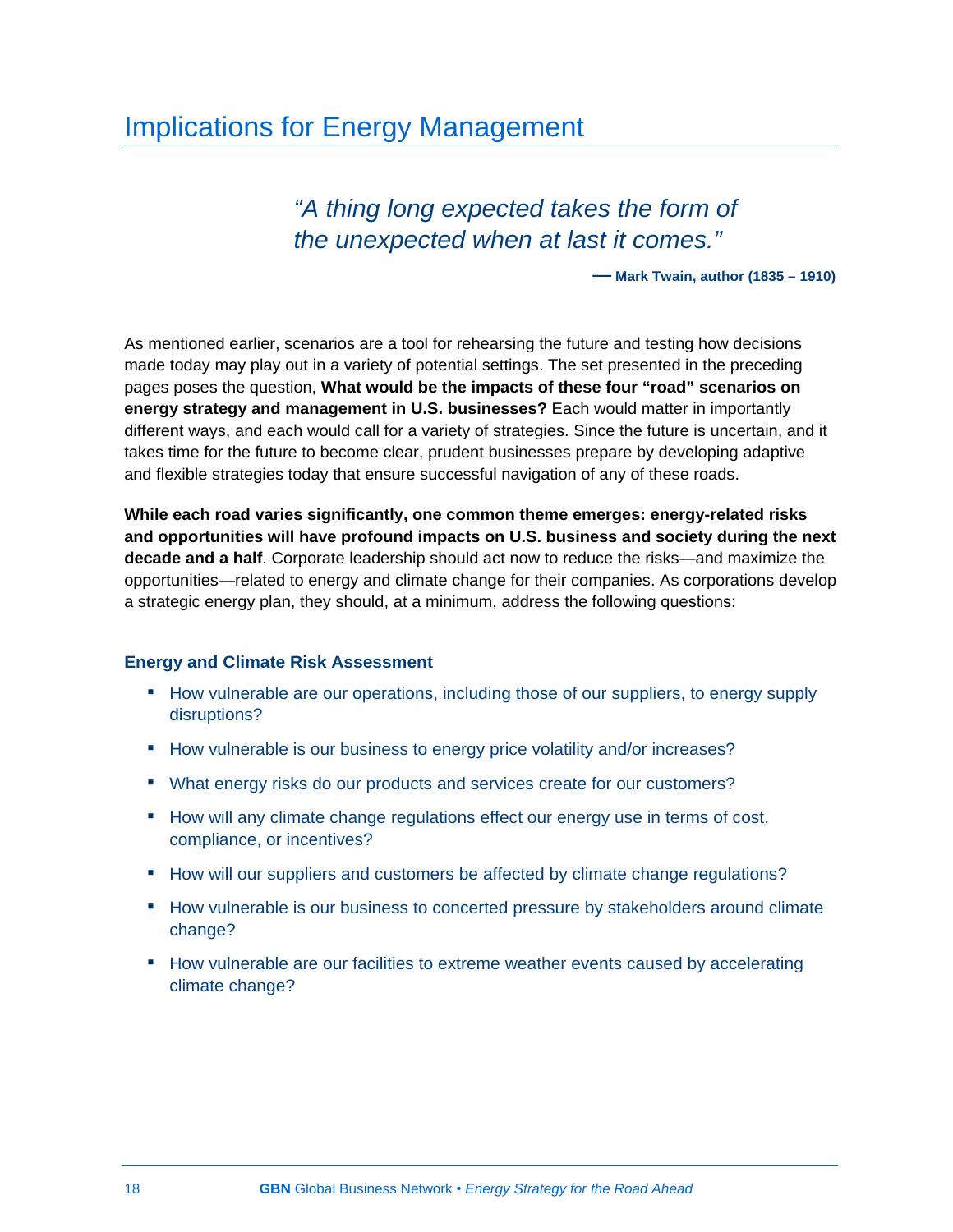#### **Current Energy and Climate Management**

- How much energy does the organization require to function effectively today?
- How do our current energy needs compare with those of our best global competitor?
- Who is accountable within our organization for procuring and managing energy use, at both executive and operations levels?
- Are energy-related leadership functions integrated and empowered to affect change across the organization, irrespective of the ultimate direction that change may take?
- What energy use or cost savings are possible?
- Are energy productivity and efficiency goals in place, with achievements measured and recognized?
- How comprehensive are our current energy strategies?
- Do our equipment and site selection strategies include energy efficiency and climate risk as critical decision factors?
- What are our greenhouse gas emissions, and where do they occur?
- Are our programs and processes for managing energy and climate risk sufficient?
- How do our programs compare with our best competitor?
- How do our programs compare with the best global corporate energy management practices?

#### **Transformative Opportunities**

- Are we better positioned than our competitors to adjust to new energy and climate risks?
- What factors will give us competitive and adaptive advantage in energy and carbon constrained markets?
- Do our policies make it easy to invest in energy efficiency or greenhouse gas emissions reductions?
- What investments can be made now that will have large payoffs in the future?
- Do we envision new business opportunities in the changing climate and energy context in all locations in which we operate?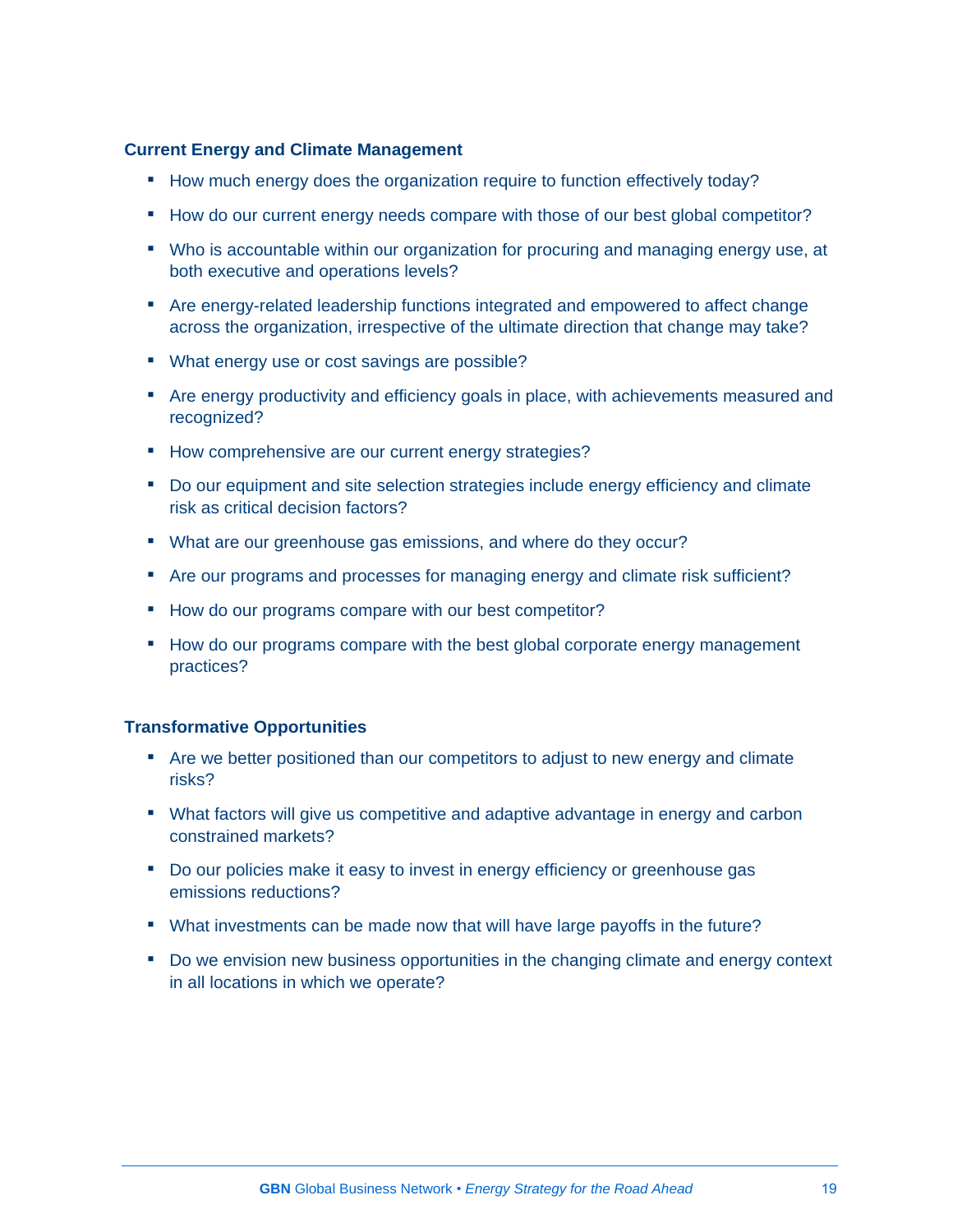### Energy Strategy for the Road Ahead

*"Before anything else, preparation is the key to success."*

 **— Alexander Graham Bell, inventor (1847 – 1922)**

**To survive and even thrive on whichever road ahead, all involved in this project agreed that corporations should, at a minimum, take the steps outlined below to prepare robustly for the future.** Even before the first step, though, and as obvious as it sounds, addressing these issues sooner rather than later will ensure greater success across a range of future scenarios. The corporate leaders involved in this project also agreed that all senior executives should begin by investing personal time and attention to understand the energy and climate vulnerabilities and opportunities of their business.

#### **ENERGY MANAGEMENT FUNDAMENTALS**

Through the ENERGY STAR Program, the U.S. EPA has identified the fundamental elements of successful energy management:

- **Executive commitment** to **continually improve** energy efficiency across the entire corporation, including clear processes and tracking systems to **identify opportunities**
- An empowered **corporate energy director** and **energy team** supported by sufficient human and financial resources
- **A corporate energy policy** that is accounted for at the top levels of the corporation
- Aggressive, numeric **energy goals** that stretch performance targets to draw out creative innovations for meeting them
- **Measurement and tracking of energy performance** for all energy use, corporation-wide, including **benchmarking facility performance** nationally and globally with similar companies, and a **review system** with accountability at all levels
- Communication on the value of energy, importance of improvement and executive commitment by consistently **recognizing accomplishments**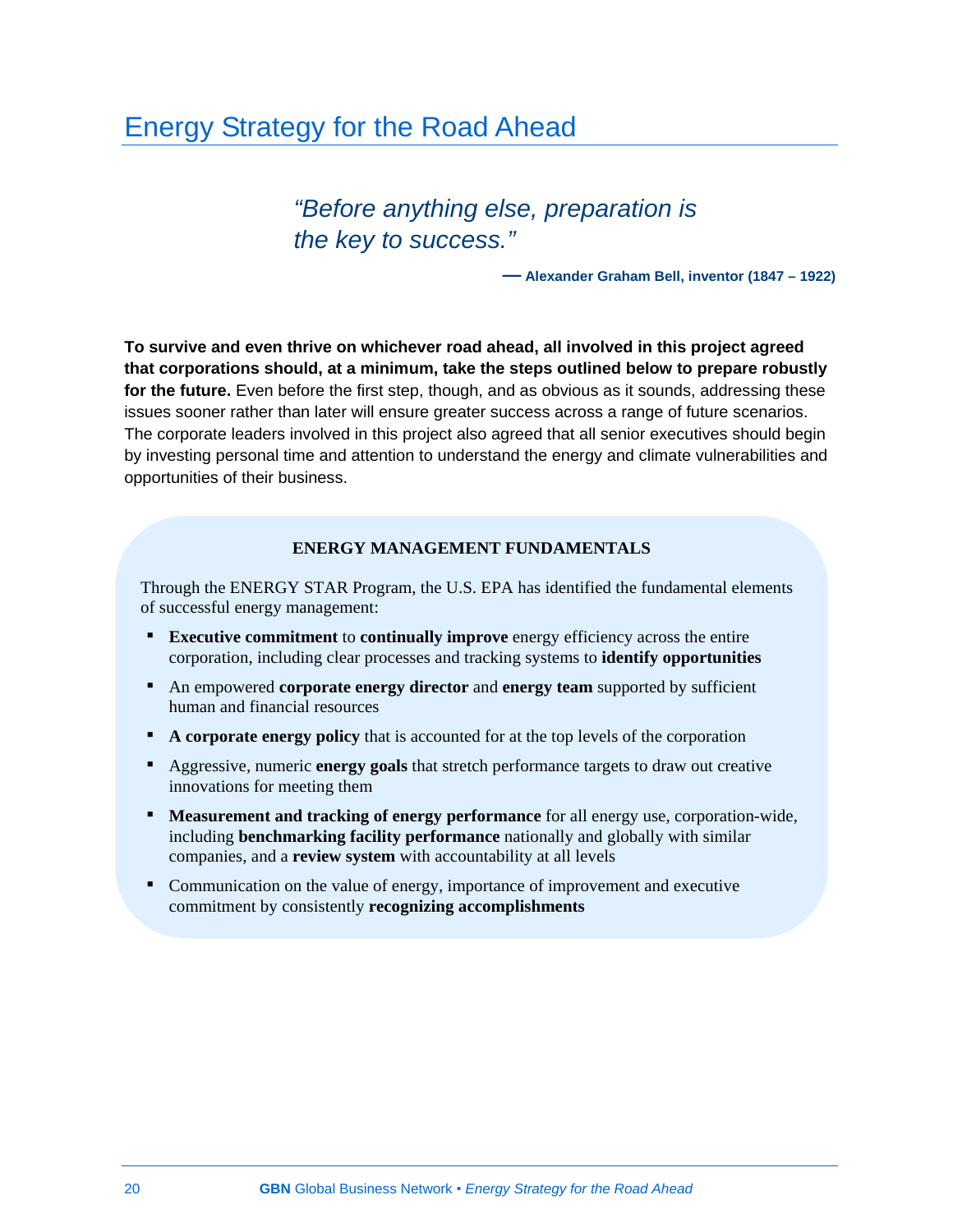### First, Master the Fundamentals

Every energy strategy is built upon increasing energy efficiency within all business operations. Such efforts typically focus on all parts of the business since each contributes to or impacts overall corporate energy productivity. A strong corporate energy management program empowered across the organization and supported by senior executives is the basic vehicle for successfully navigating the road ahead. **By participating in the ENERGY STAR® Program, many U.S. companies have developed strong energy management programs and achieved significant—even breakthrough—improvements in energy efficiency.** Despite the evidence of these successes, an alarming number of U.S. companies do not have formal nor effective energy management programs and practices in place. Mastering the fundamentals of energy management both drives efficiency improvements and ensures the smart procurement of energy.

**Increasing energy efficiency within business operations is the first step toward reducing energy-related risks.** Indeed, the best hedge against future energy price or availability risks is simply to not need as much in the first place! Companies that manage energy well understand clearly their current and future energy requirements and are in a good position to negotiate energy purchases. Further, companies that use energy efficiently are less exposed to volatility and price increases. On the supply side, companies need to integrate energy procurement programs and supply strategies within the overall energy strategy to manage volatility and to secure the best prices. New supply solutions—including heat recovery, renewable energy possibilities, and combined heat and power—should be fully evaluated and re-evaluated against likely changes in regulatory structures, energy prices, and potential climate-change penalties or incentives.





*Building an energy efficiency culture is exactly what the Chief Executive Officer and his Senior Vice President, Operations of California Portland Cement did. Recognizing the value a corporate-wide energy strategy could provide for the business, they empowered the company to move forward in instituting a comprehensive energy management system that encompasses all operations. "We did this by deliberately making energy management part of our core business, by creating a corporate function for energy, and by viewing energy as a profit center for our business," explains CEO Jim Repman.*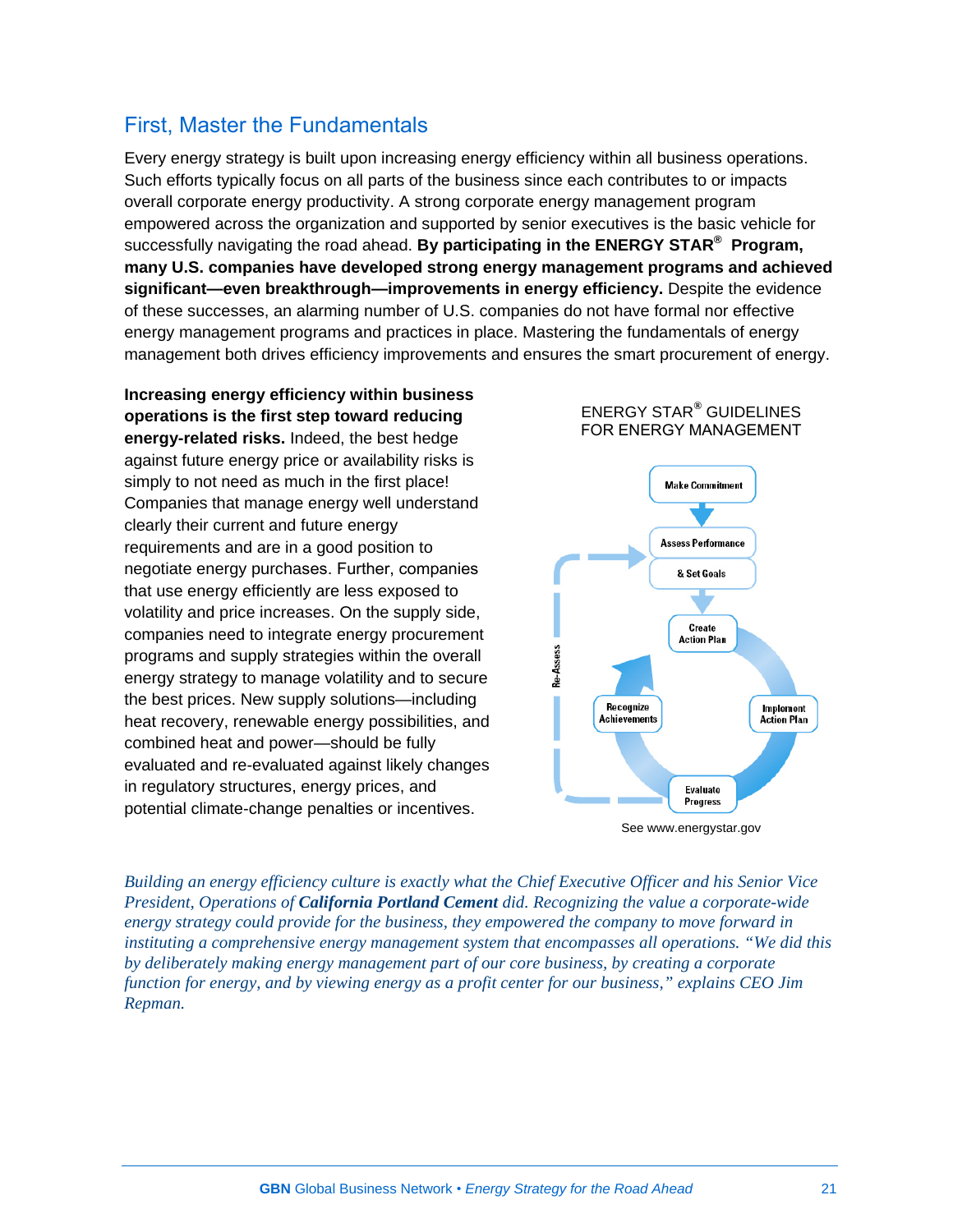*Merck & Co. has made energy efficiency a priority. Early in 2006, Merck CEO Richard T. Clark issued a call to action to all employees to do their part in making the company a leader in energy conservation in the pharmaceutical industry by reducing energy intensity by 25 percent by the end of 2008. Since then, the Merck Global Energy Team has been empowered to embark on aggressive initiatives to increase accountability for energy use, inform and engage employees, and upgrade facilities. These efforts have paid off, with a 9.4 percent decrease in energy intensity in 2006 alone, at the company's U.S. facilities. Says Larry Naldi, Senior Vice President, Science and Technology, "Merck views energy management as an opportunity to become leaner and more competitive. Leadership that emanates from the top, strong goals, empowered employees, and a long-term strategy all combine to help us determine our energy future."*

#### Second, Take Both a Longer and a Broader View

While energy efficiency and a structured approach to procurement are key first steps, all companies—not just those in so-called energy-intensive businesses—must develop strategies that move beyond the basic, beginning foundation. Executives involved in this project suggested that company leadership should shift the way energy is viewed. Today it is often seen as a fixed cost for the business as a whole, rather than as a component of production or service. **Valuing energy in terms of corporate productivity, including tracking the company's energy productivity index (the amount of energy used to create a product or deliver a service), enables an organization to place energy on equal footing with labor, material, capital, and other operational expenses.** The strategic conversation then shifts from "How much energy can be saved?" to "How much energy is really needed?"

*Energy productivity is an important measure of Toyota's energy future and is embodied in the company's leading principle: "Use only what you need, when you need it, in the amount needed." There is strong evidence that Toyota uses significantly less energy to produce a car relative to most of its global competitors, a significant aspect when put in the context of the tens of millions of vehicles it makes each year. "Transforming the discussion about energy from 'What can we save?' to 'What is actually required?' has enabled a majority of Toyota's manufacturing plants in the U.S. to be among the most energy-efficient in the nation, with many earning the coveted ENERGY STAR® for their energy performance," explains Josephine S. Cooper, Group Vice President, Government and Industry Affairs, Toyota Motor North America.*

#### **The Longer View**

Most initial energy savings come from low-cost investments and no-cost operational improvements. **As these opportunities are exhausted, further energy savings require ongoing capital investment.** Corporations have typically perceived energy projects as nonstrategic. As a result, they require energy projects to meet high hurdle rates or quick payback periods. In these circumstances, energy efficiency investments do not receive funding when competing for capital more obviously associated with the needs of the business and are not undertaken, or even discouraged.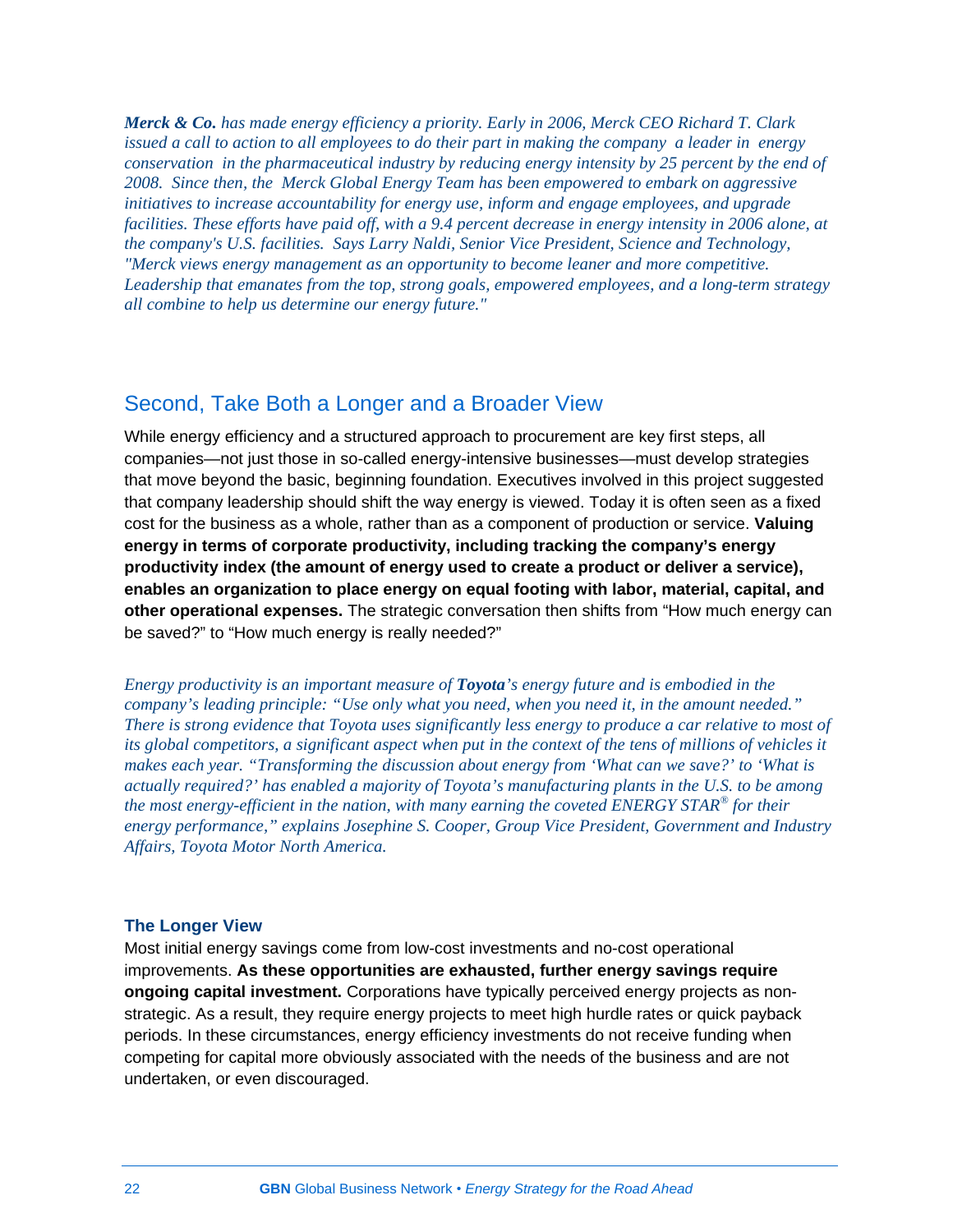**Viewed over the longer term, however, energy projects carry some of the more attractive returns and lowest risk.** New energy-efficient equipment, if installed and commissioned properly, will provide a sustained and predictable return on investment. Executives who balance the amount of risk involved in bringing new products to market with the nearly certain return delivered by an energy project can ensure a base rate of return across their portfolio of investments. Indeed, executives managing for the long-term will even create policies that look beyond projects with higher initial costs in exchange for assured returns over a longer period of time. **They recognize that capital investments that reduce energy consumption and greenhouse gas emissions have strategic long-term value and competitive advantage. And this advantage grows every time energy prices increase.**

Some examples of policies in use by proactive companies that have discovered the long-term value of energy projects include: lower hurdle rates for energy projects; use of lifecycle cost analysis; regular budget allocations for energy projects; risk adjusted rates of return; and incorporating real or hypothetical monetary values for potential carbon reductions. Some companies also allocate targeted pools of capital specifically aimed at energy efficiency and reliability projects.

*Owens Corning pursues energy efficiency within company operations and also through product offerings to customers. Using a long-term investment horizon is key to both. "Over the past 14 years, our commitment to energy efficiency has resulted in a 40 percent reduction in the energy intensity of our operations. While we use less energy today, we are now focused on achieving additional energyreduction targets by 2012. Further, our strategic commitment to energy efficiency within our operations is supported by attractive returns from these worthwhile investments." says Mike Thaman, Chairman and Chief Financial Officer at Owens Corning. "Our products themselves are an ongoing commitment to energy efficiency. Because homes and buildings consume 40 percent of our nation's energy and account for 43 percent of the country's greenhouse gas emissions, adding more insulation to new and existing homes and buildings in the U.S. represents one of the single largest—and most cost effective—opportunities to seize this opportunity."*

*Moving beyond reactive management to proactive engagement has been key for <i>HSBC* to begin *tackling its own contributions to climate change. "We consider climate change to be the single biggest environmental challenge this century" says John Beckinghausen, Director of Sustainable Development & Operations, HSBC Bank USA. "Energy is a necessity for any business to operate. Our challenge, as it should be for all companies across the U.S. and around the globe, is to use it efficiently and sparingly. We currently have a six-sigma project underway to implement energy efficiency projects all at aggressive payback rates—with the goal of reducing energy use by 7 percent in 2007. Replacing the use of brown power to operate our facilities with clean, renewable energy is another of our priorities, and currently stands at 35 percent of our total energy demand. Renewables make up one of the key components of our carbon neutral program, which we began operating in 2005."*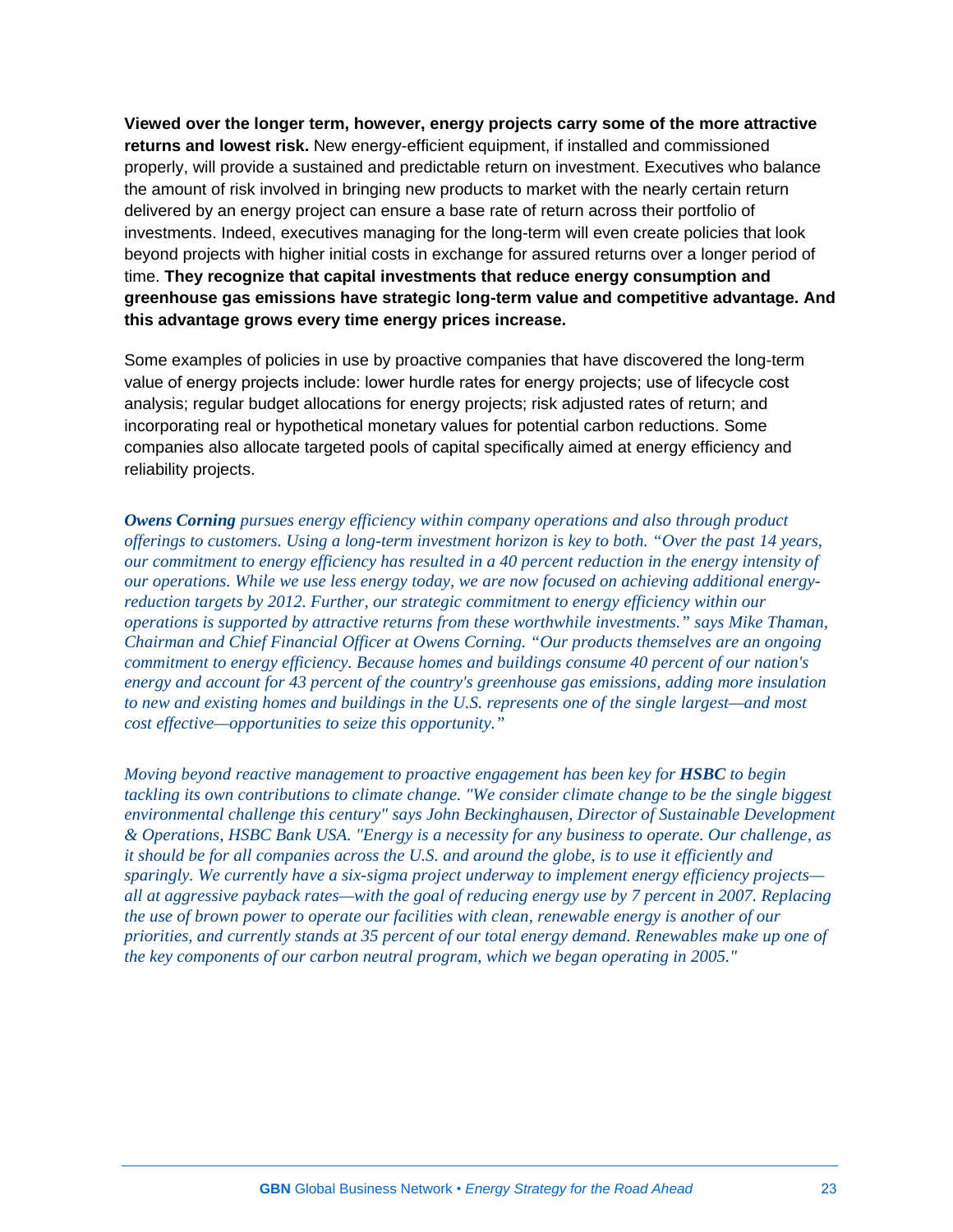#### **The Broader View**

Expanding the energy management horizon to include all energy required to make and use the product or service by both suppliers and customers means seeing the entire Energy Value Chain. As products and services move along this chain—which includes extraction, manufacturing, conversion, transportation, operating, selling, and disposing of all goods and services—energy inputs are added. The sum of these energy inputs in the product or service at any given point in the value chain is the "Embedded Energy."

**Embedded Energy and the Energy Value Chain are concepts that can be used to explore and evaluate business decisions and opportunities more fully**. They provide a more holistic analysis of energy impacts on a business; they also require an understanding, awareness, and accounting of all energy impacts, including those upstream from (inputs), internal to (operations), and downstream from (outputs) the company. Many companies are already examining



their Energy Value Chain to identify opportunities to work with suppliers and customers to improve overall productivity. By doing so, these companies are better positioning themselves to succeed in the face of future uncertainties surrounding energy markets, as well as discovering new opportunities in the present. They also develop much greater business intimacy with suppliers and customers, in turn opening up new and unexpected opportunities for collaboration.

*PepsiCo's corporate energy strategy encompasses the entire energy value chain. Looking "upstream" to reduce the embedded energy of inputs to its business, PepsiCo works with its suppliers to establish energy reduction goals, demonstrate energy management activities, and join the companies active in the U.S. EPA's ENERGY STAR® network of corporate partners. The company also has an active media campaign "downstream" to educate consumers about small steps they can take to live better such as purchasing green energy credits.*

### Third, Search Out Business Transformation Opportunities

There are also companies in which energy management reaches deep into the core business and informs and shapes long-range business decisions. Energy is viewed and understood as a strategic issue, valued as a measure of productivity, and given a broader level of attention in the corporation. **Company leaders see energy as a lever for positive growth and change within the business, not simply as feedstock to a product, facilitator of a service, or cost to manage.** Such an approach looks beyond the obvious, immediate energy needed to make a product or to provide a service and considers all energy impacts on the business. In these companies, concepts such as "Embedded Energy" and "Energy Productivity" are used to explore and evaluate business opportunities and all strategic decisions.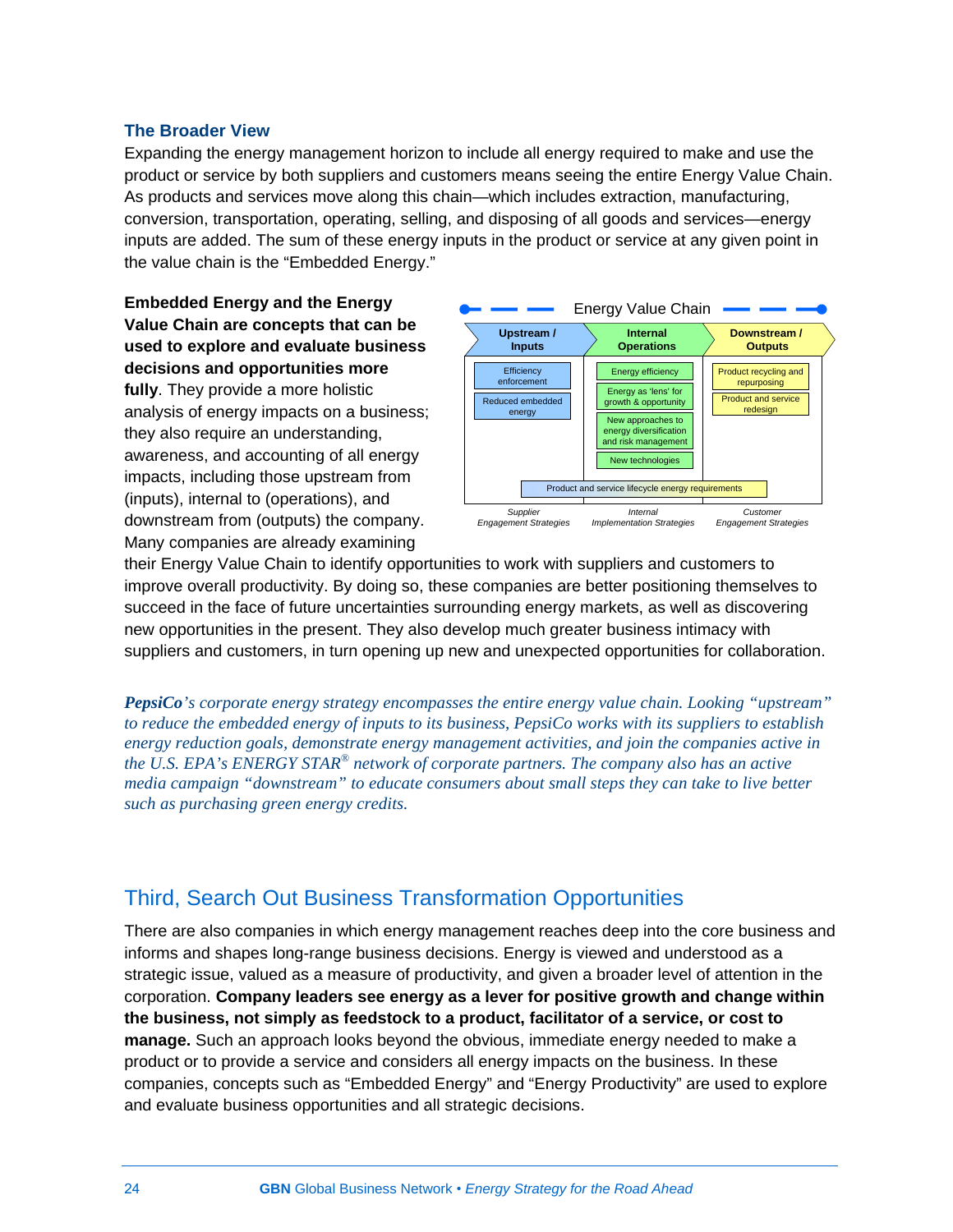**This "next generation" energy management means taking a more strategic view of the total cost and opportunity of energy productivity**. Fundamental energy management practices are in place and institutionalized. Executives at all levels are involved in energy management. Energy managers are empowered to execute initiatives with manpower funding and executive support and involvement. Operational and financial innovations are in use, such as risk hedging, to maximize future flexibility and "maneuvering room" for a company. Operations are redesigned to take advantage of more than cost savings. Cooperative, "open source" approaches to innovation, improvements, and information are shared across industries and geographies. How products and services are offered is evaluated and potentially redesigned. Energy awareness is marketed to customers and consumers alike. And business models are reinvented to be resilient across a variety of energy futures.

*PPG believes the energy future is uncertain. This concern, along with a recognition that greenhouse gas concentrations are rising, has helped the company to solidify its strategic planning in regard to energy scarcity and climate change. Vicki Holt, Senior. Vice President, Glass and Fiber Glass, explains: "In addition to controlling energy use and greenhouse gas emissions in our own operations, we see PPG's position as a provider of energy solutions that help the broader community to do the same." In accord with this position, and among other energy conserving solutions for a variety of industries, PPG developed a new, low-emissivity window glass, Solarban 70XL, which has the potential to significantly reduce the energy requirements for cooling buildings.*

*The Dow Chemical Company is thinking outside the box when it comes to propylene glycol production. Propylene glycol, a vegetable-oil-based raw material, is traditionally produced from petrochemical feedstock. The company will use breakthrough technology to manufacture it from glycerin generated during the manufacture of biodiesel. Dow refers to the new product as propylene glycol renewable, or PGR, because the glycerin raw material is created as a by-product when vegetable and seed oils such as soybean, sunflower, and canola are transesterified into the blend of methyl esters known as biodiesel. "Using PGR will enable customers to exercise their commitment to technologies that consume less fossil fuel and other finite resources," says Mady Bricco, Dow's global product director for propylene oxide and propylene glycol. 'Dow Plans Propylene Glycol From Renewable Feedstock,'* Chemical & Engineering News*, American Chemical Society, Vol. 85, No. 13: March 26, 2007.*

*Responding to rising energy bills and heightened consumer awareness about the cost of heating wash water, Procter & Gamble invented Tide Cold Water—a laundry detergent that cleans as effectively in cold water as any warm-water detergent. "Innovation is at the heart of Procter & Gamble, and we are regarded as one of the most innovative companies in the world," explains Dr. Len Sauers, Director, Environmental Science. "That innovation applies as much to our work in environmental sustainability as it does for Procter & Gamble brands and other business functions. For example, a tremendous amount of energy is used to heat water for the machine laundering of clothes. If all consumers lowered their wash temperatures to cold, the U.S. could save up to 3% of total household*  energy, which would eliminate 34 million tons of  $CO<sub>2</sub>$  per year—6 percent of the U.S. target under *Kyoto."*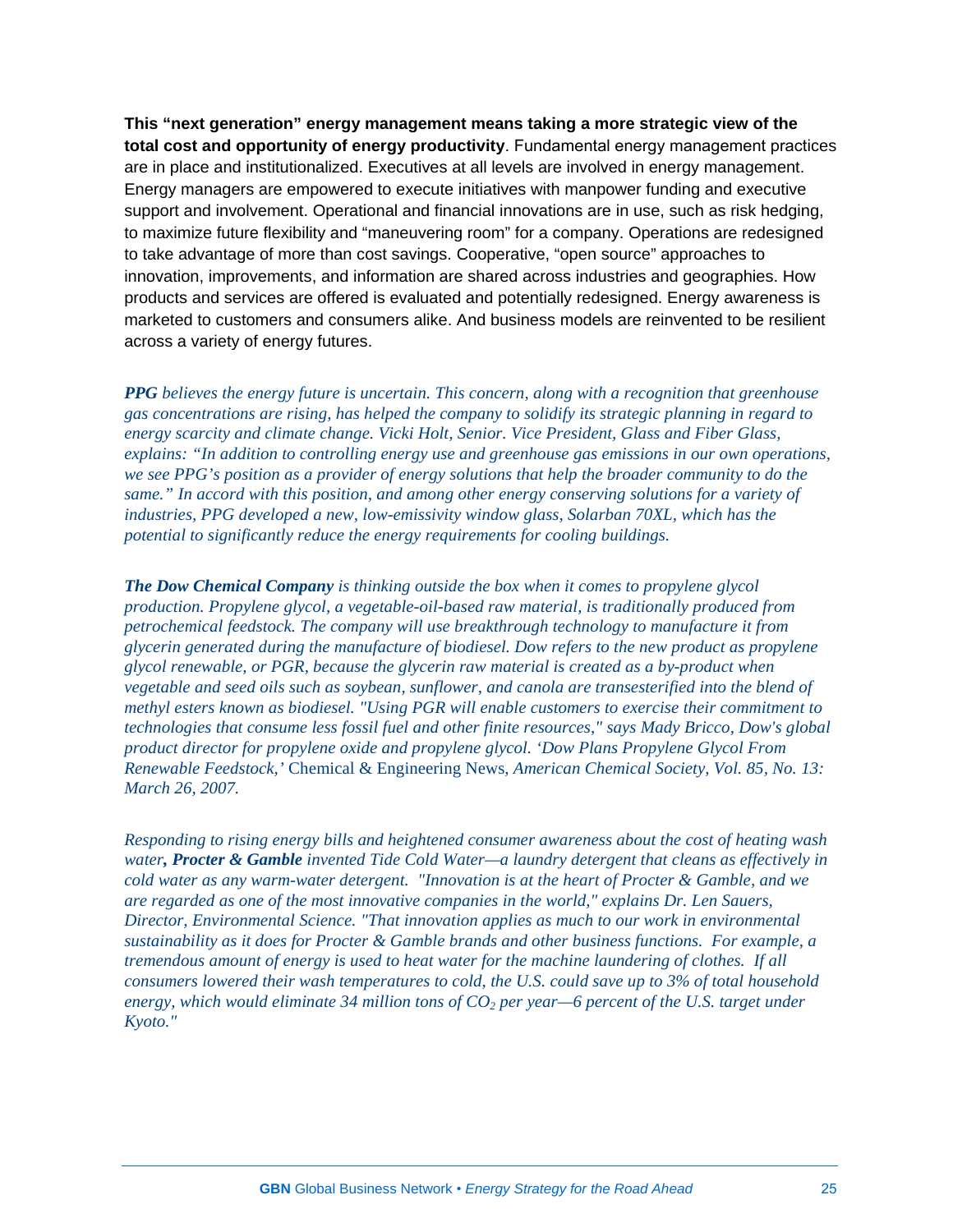### Fourth, Prepare Contingent Strategies

With the robust approaches outlined above, U.S. companies will be better positioned to successfully and flexibly maneuver through any of the possible futures described earlier. **There are also, of course, contingent strategies that will work particularly well in specific scenarios.** Some examples of actions that a corporation might take as the conditions of a particular scenario emerge are listed in the following table. The degree to which a given corporation embraces these will be balanced by the company's desire to take full advantage of those conditions (See Appendix, Energy Value Chain).

|                                            | <b>Scenario-Contingent Strategies</b>                                                                                                                                                                                                                                                                                                                                                                                                                                                                              |
|--------------------------------------------|--------------------------------------------------------------------------------------------------------------------------------------------------------------------------------------------------------------------------------------------------------------------------------------------------------------------------------------------------------------------------------------------------------------------------------------------------------------------------------------------------------------------|
| <b>The Same</b><br><b>Road</b>             | - Evaluate the full lifecycle energy cost of products and services to find competitive savings<br>and advantages.<br>- Aggressively pursue energy efficiency and creative procurement management in tandem<br>with product and service quality.<br>- Become early adopters of proven renewable and heat recovery technologies and find ways<br>to integrate them into operations.                                                                                                                                  |
| <b>The Long</b><br><b>Road</b>             | - Encourage and be an early adopter of climate management best practices in all markets<br>where your company operates.<br>• Develop partnerships with key vendors and customers with a systemic approach to manage<br>overall energy costs.<br>- Establish positions in new energy technologies that will become investment opportunities<br>over the long term.                                                                                                                                                  |
| <b>The</b><br><b>Broken</b><br><b>Road</b> | - Be in a long trading position, stockpile, or otherwise hedge key energy resources vital to<br>continuing operations.<br>• Do early research on methods to drastically reduce the carbon footprint of all operations and<br>dramatically increase energy efficiency.<br>• Consider marketing carbon reducing technologies learned in operations to others across the<br>same or related industries.<br>- Anticipate market opportunities as market conditions become difficult.                                   |
| <b>The Fast</b><br><b>Road</b>             | - Prepare to create and participate in new methods and types of market transactions to limit<br>the carbon footprint of all operations.<br>- Find ways to engage the suppliers and final consumers in energy usage throughout the<br>lifecycle of your products and services.<br>- Connect brand identity with energy and climate management activities to establish<br>competitive advantages in the market.<br>- Proactively seek global best-practice management approaches, technologies, and<br>partnerships. |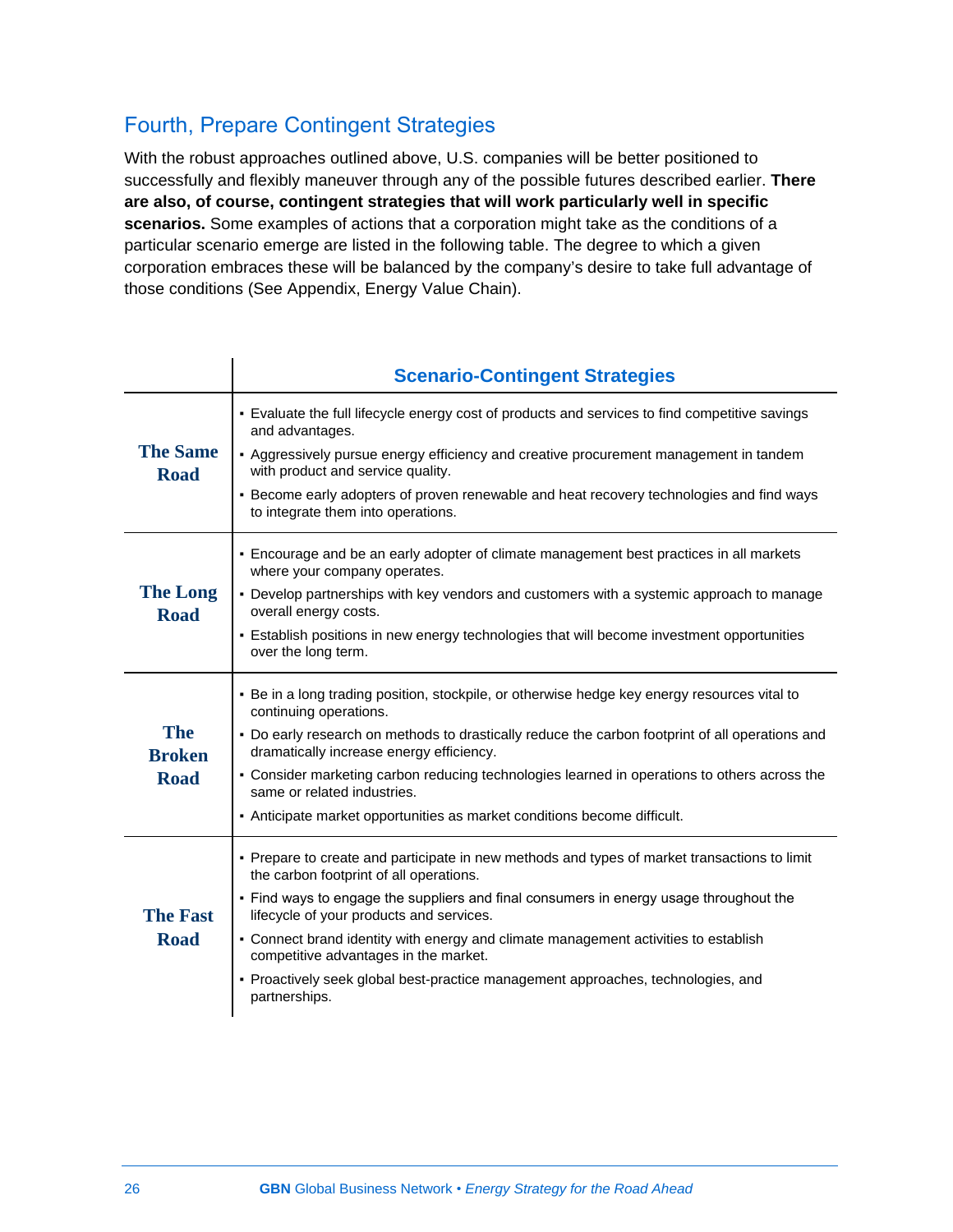### Finally, Take Personal Action

Thinking scenarically might seem too "big picture" and far away. Yet, that is precisely the point to seriously explore the future, with its many uncertainties, so that we can make better decisions in the present. Then we must act accordingly.

**Corporate leaders can take a number of actions today for tomorrow**. All of these actions can be taken by individuals, all can have significant organizational impact, and all add up to becoming "energy aware" (just as successful business are already "cost aware"). **These actions, listed on the back cover of this report, are organized into four categories:** managing energy strategically within your business, bringing strategic energy management to corporate Boards (both yours and others'), influencing your industry to become more strategically energy aware, and connecting strategic energy management with company strategy, goals and programs.

Any of these actions will make energy management more strategic, and all of them will bring more company success across a range of futures.

> *"To create strategic maneuvering room with respect to energy, corporate leaders need to move today, not the day after tomorrow."*

> > **— Peter Schwartz, scenarist, strategist and GBN Chairman**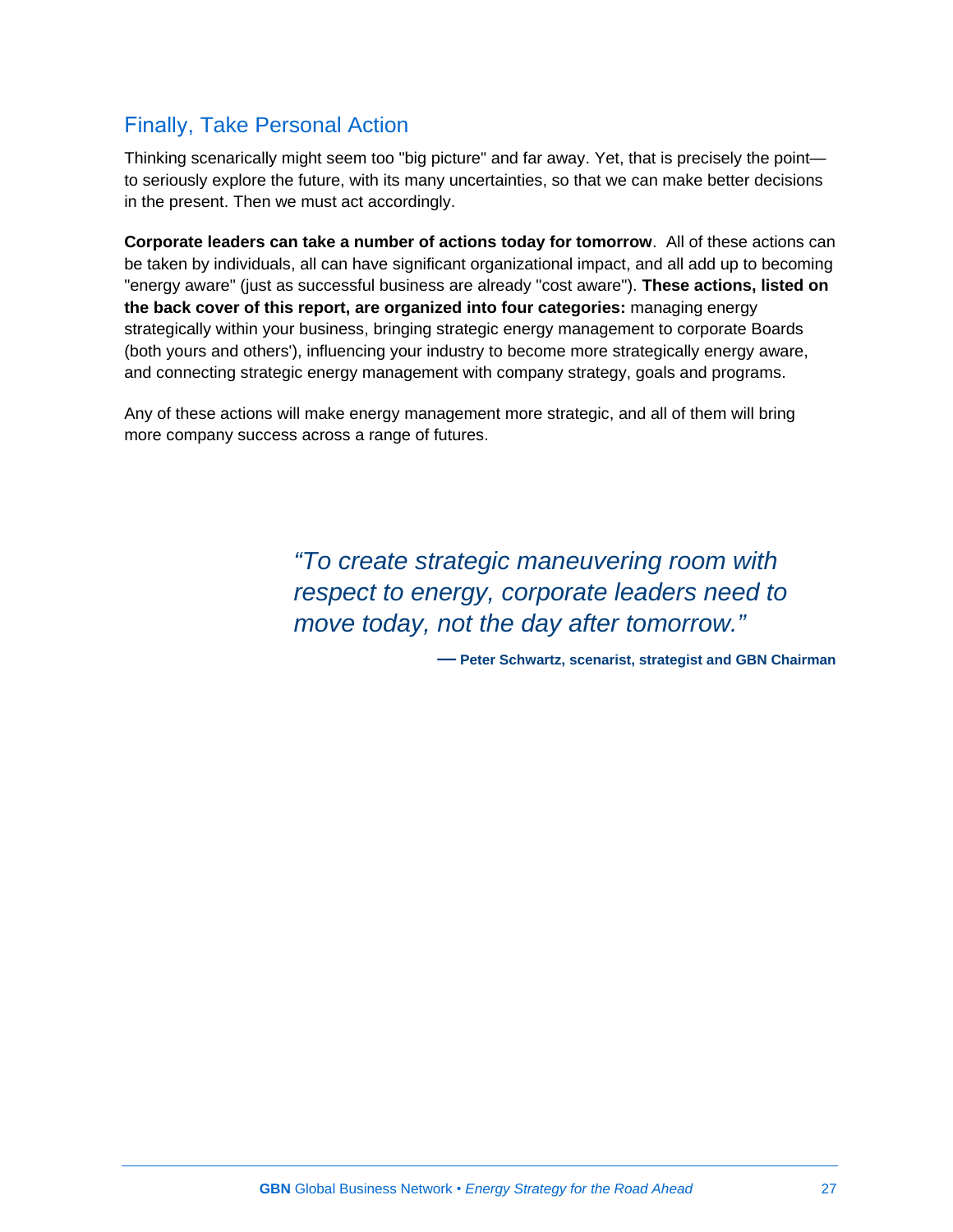## Appendix: Scenario Comparison Tables

### Summary of Key Elements

|                                           | <b>Same Road</b><br>The                                                                                                                                                                                                                                                                                                                                  | The Long Road                                                                                                                                                                                                                                                                                                                                                      | The Broken Road                                                                                                                                                                                                                                                                                                                                           | The Fast Road                                                                                                                                                                                                                                                                                                                                             |
|-------------------------------------------|----------------------------------------------------------------------------------------------------------------------------------------------------------------------------------------------------------------------------------------------------------------------------------------------------------------------------------------------------------|--------------------------------------------------------------------------------------------------------------------------------------------------------------------------------------------------------------------------------------------------------------------------------------------------------------------------------------------------------------------|-----------------------------------------------------------------------------------------------------------------------------------------------------------------------------------------------------------------------------------------------------------------------------------------------------------------------------------------------------------|-----------------------------------------------------------------------------------------------------------------------------------------------------------------------------------------------------------------------------------------------------------------------------------------------------------------------------------------------------------|
| Environment<br>Energy<br><u>ง:</u>        | A combination of political<br>economic growth<br>the U.S. energy<br>inertia and continued<br>recognized territory.<br>environment in well<br>global e<br>keeps t                                                                                                                                                                                         | booms and busts in global<br>A combination of rapidly<br>hard transition similar to<br>economic growth, push<br>the U.S. through a long.<br>conditions, along with<br>shifting political<br>the 1970s                                                                                                                                                              | delay any significant shifts<br>geo-political events bring<br>until weather-related and<br>A combination of political<br>global economic growth<br>indecision and uneven<br>a break with the past                                                                                                                                                         | management shift the U.S.<br>new territory of innovation.<br>energy environment into a<br>consensus, and effective<br>A combination of early<br>political leadership<br>global economic                                                                                                                                                                   |
| <b>Developments</b><br>Economic<br>Global | nations benefit from global<br>- Traditionally industrialized<br>developing world as they<br>There is a steady shift in<br>historically industrialized<br>economic power toward<br>services into expanding<br>developing nations at a<br>sell more products and<br>slow enough pace that<br>expansion into the<br>does not threaten<br>nations<br>market | uneven, and many sectors<br>must adjust to new market<br>developing nations, and it<br>industrialized nations are<br>pulled into recessions as<br>global expansion proves<br>ultimately unsustainable.<br>economic power toward<br>There is a real shift in<br>proves disruptive but<br>Some historically<br>realities through<br>downsizing and<br>consolidation. | fractured and uneven, with<br>nations benefit from global<br>nations struggling through<br>to developing nations are<br>Shifts in economic power<br>Historically industrialized<br>historically industrialized<br>world, but of course not<br>industrially developing<br>without financial risks.<br>expansion into the<br>trade and market<br>gyrations. | world as it sells more high<br>technology products and<br>developing nations does<br>not threaten nor disrupt<br>economic power toward<br>services into expanding<br>benefits from the global<br>industrially developing<br>industrialized nations.<br>The U.S. in particular<br>A moderate shift in<br>expansion into the<br>the historically<br>markets |
| Commodity<br>Supplies<br>Energy           | levels that maintain<br>Traditional supplies of key<br>energy fuels continue to<br>world economic growth<br>disruption<br>without<br>flow at                                                                                                                                                                                                             | energy fuels are subject to<br>Traditional supplies of key<br>more disruption, political<br>conflict and insufficient<br>investment to improve.                                                                                                                                                                                                                    | Traditional supplies of key<br>energy fuels continue, but<br>at very, very high prices.                                                                                                                                                                                                                                                                   | Traditional supplies of key<br>substitutes begin to come<br>maintained, and viable<br>energy fuels are<br>online                                                                                                                                                                                                                                          |
| Energy<br><b>Prices</b>                   | prices fluctuate in<br>well established patterns,<br>along an upward trend<br>with a series of price<br>Energy<br>spikes.<br>í,                                                                                                                                                                                                                          | Energy prices fluctuate<br>patterns with large and<br>outside established<br>sudden spikes.                                                                                                                                                                                                                                                                        | unprecedented prices and<br>Energy prices fluctuate in<br>well established patterns<br>eal long-term concerns.<br>until a severe supply<br>shock brings                                                                                                                                                                                                   | Energy prices rise steadily<br>and to levels high enough<br>alternatives pays off.<br>that investment in                                                                                                                                                                                                                                                  |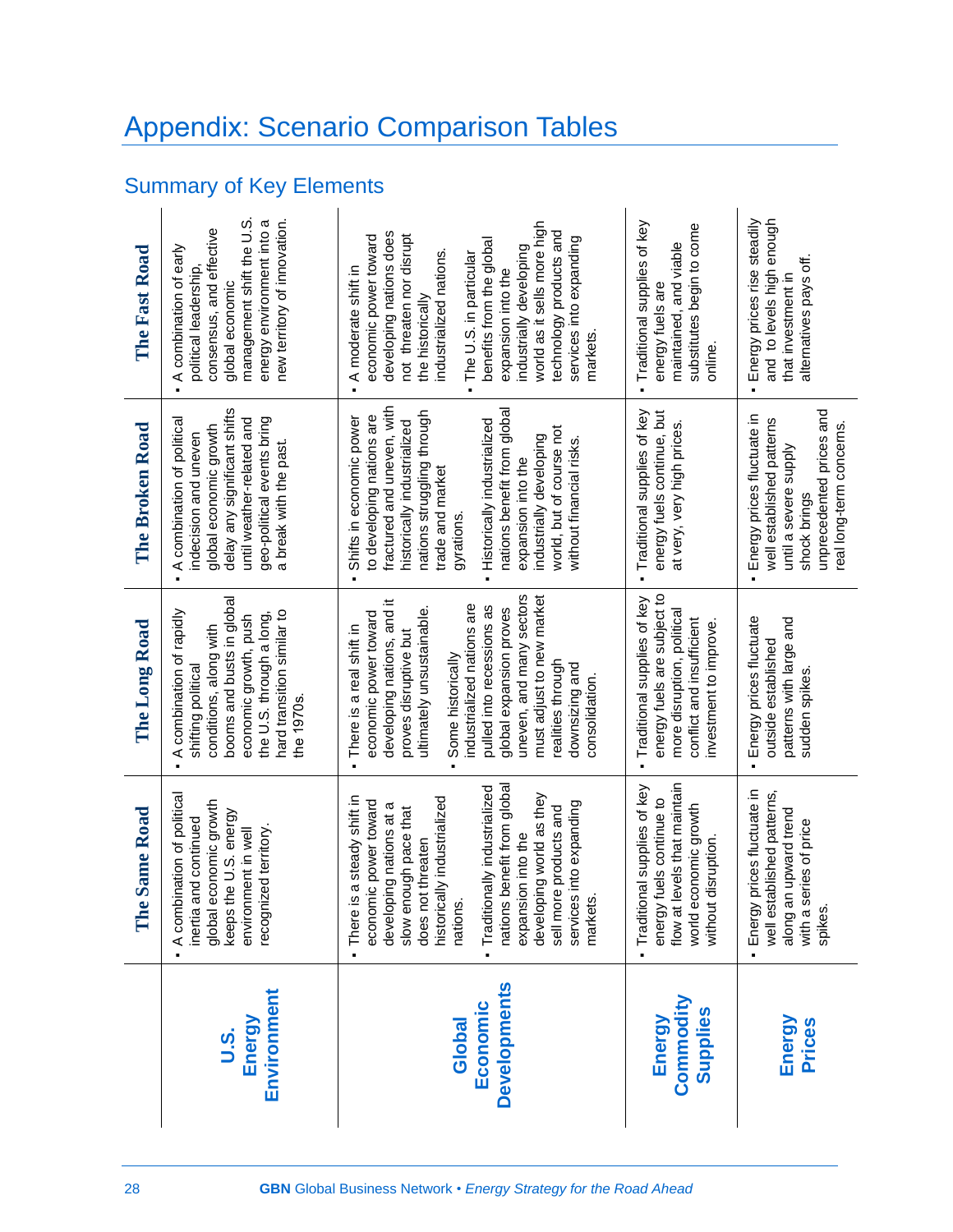|                                                                                    | e Same Road<br>É                                                                                                                                                                                                                       | The Long Road                                                                                                                                                                                                                         | The Broken Road                                                                                                                                                                                                | The Fast Road                                                                                                                                                                                                              |
|------------------------------------------------------------------------------------|----------------------------------------------------------------------------------------------------------------------------------------------------------------------------------------------------------------------------------------|---------------------------------------------------------------------------------------------------------------------------------------------------------------------------------------------------------------------------------------|----------------------------------------------------------------------------------------------------------------------------------------------------------------------------------------------------------------|----------------------------------------------------------------------------------------------------------------------------------------------------------------------------------------------------------------------------|
| International<br>Politics                                                          | challenges are contained<br>through a blend of force,<br>- The war on terror and<br>other global political<br>negotiation, and<br>leadership.                                                                                          | leadership, as use of force<br>The war on terror and<br>significant to Western<br>other global political<br>challenges remain<br>continues.                                                                                           | drain the U.S. and distract<br>it from domestic issues.<br>challenges continue to<br>The war on terror and<br>other global political                                                                           | leadership, and minimal<br>The war on terror and<br>other global political<br>through negotiation<br>challenges are met<br>force.                                                                                          |
| and Advances in<br><b>Climate Change,</b><br>Perception of<br>Technology<br>Energy | factor compared to natural<br>climate change is a minor<br>Scientific studies indicate<br>growth in overall wealth<br>forces, and adaptation<br>improving technology.<br>that human-induced<br>takes place through<br>with some slowly | technologies takes longer.<br>Scientific studies indicate<br>takes place slowly as the<br>forces, but reducing and<br>accentuating the natural<br>improving energy use<br>that human-induced<br>emergence of new<br>climate change is | change and investment in<br>human-induced climate<br>Scientific studies about<br>debated by politicians,<br>change are steadily<br>thus slowing policy<br>new technology.                                      | Scientific studies indicate<br>dangerously accelerates<br>changes that encourage<br>technology innovation.<br>spurring faster policy<br>that human-induced<br>natural cycles, thus<br>investments in new<br>climate change |
| U.S. Politics and<br>about Carbon<br>Regulations<br><b>Dioxide</b>                 | control carbon emissions.<br>emerges in the U.S. for<br>- No political consensus<br>tighter regulations to                                                                                                                             | more stringent regulations<br>political consensus finally<br>emerges in the U.S. for<br>competitors' impacts,<br>related to controlling<br>After seeing global<br>carbon emissions.<br>$\blacksquare$                                 | Following a serious supply<br>effective control of carbon<br>consensus emerges very<br>linked to climate change,<br>late for tighter and more<br>shock due to a disaster<br>a national political<br>emissions. | emerges early in the U.S.<br>laden regulations related<br>for tight but incentive-<br>A political consensus<br>to controlling carbon<br>emissions                                                                          |
| Management<br>Energy                                                               | remains a middle-to-lower<br>energy users pay it the<br>tier concern within the<br>Energy management<br>companies, although<br>CEOs of the largest<br>upper ranks of U.S.<br>attention.<br>most                                        | gains importance for many<br>and uncertain geo-political<br>U.S. companies, primarily<br>international competition<br>Energy management<br>in the context of<br>conditions.                                                           | remains a middle-to-lower<br>ranks of U.S. companies,<br>when companies must<br>tier concern for upper<br>Energy management<br>work to catch up with<br>until late policy shifts<br>global competitors.        | takes a place of priority in<br>both to keep up with fast<br>changes and to find new<br>company management,<br>the upper ranks of U.S.<br>Energy management<br>growth opportunities                                        |
| <b>How is your</b><br>preparing?<br>business                                       |                                                                                                                                                                                                                                        |                                                                                                                                                                                                                                       |                                                                                                                                                                                                                |                                                                                                                                                                                                                            |
|                                                                                    |                                                                                                                                                                                                                                        |                                                                                                                                                                                                                                       | What is your company's energy strategy across these futures?                                                                                                                                                   |                                                                                                                                                                                                                            |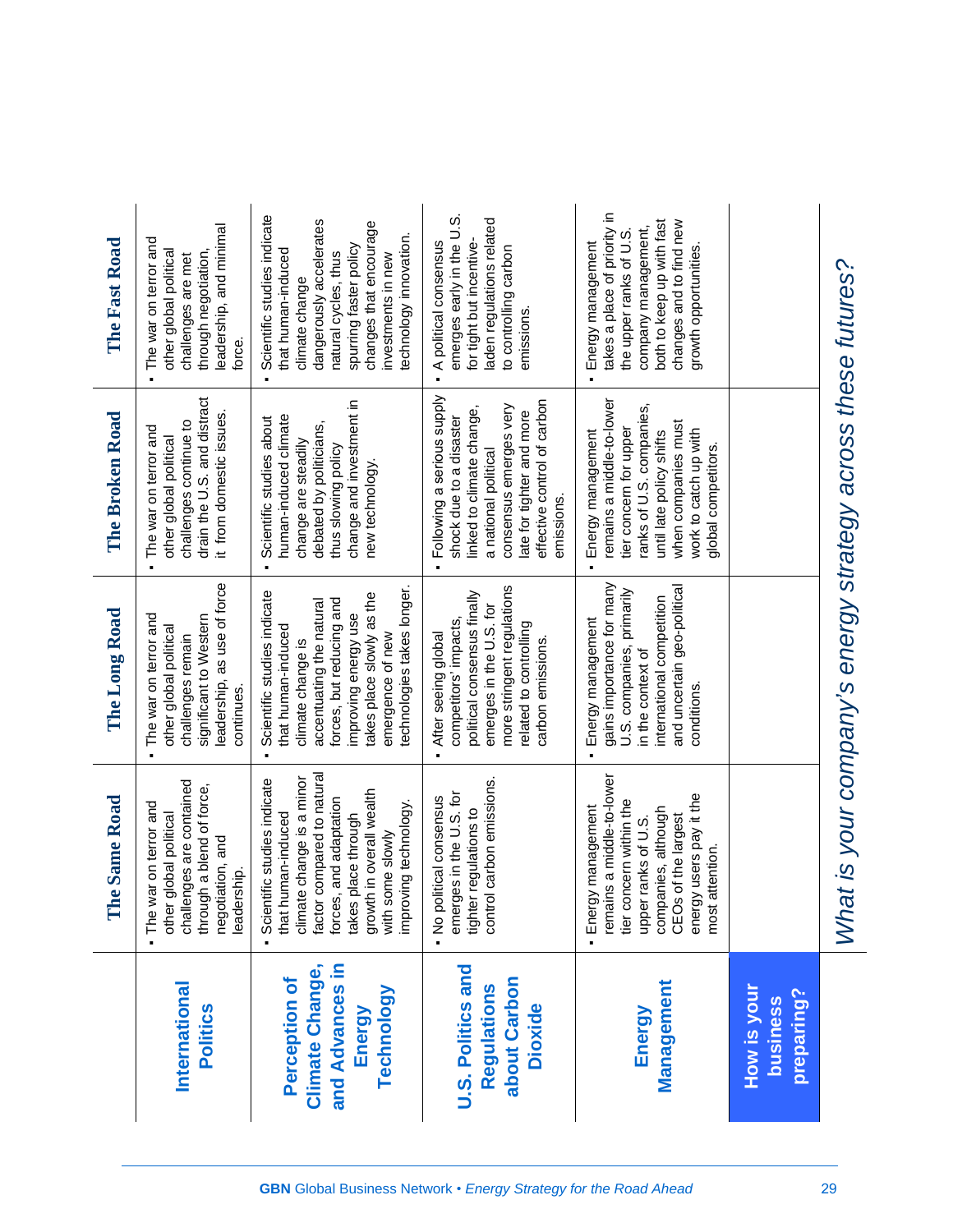### Implications for Energy Value Chain

|                                            | <b>Upstream/Inputs</b>                                                                                                                                                                                                                                                   | <b>Internal Operations</b>                                                                                                                                                                                                                                                                                           | <b>Downstream/Outputs</b>                                                                                                                                                   |  |  |
|--------------------------------------------|--------------------------------------------------------------------------------------------------------------------------------------------------------------------------------------------------------------------------------------------------------------------------|----------------------------------------------------------------------------------------------------------------------------------------------------------------------------------------------------------------------------------------------------------------------------------------------------------------------|-----------------------------------------------------------------------------------------------------------------------------------------------------------------------------|--|--|
| <b>Robust across Scenarios</b>             |                                                                                                                                                                                                                                                                          |                                                                                                                                                                                                                                                                                                                      |                                                                                                                                                                             |  |  |
| <b>Action</b>                              | • Analyze all corporate inputs<br>and the energy required to<br>this point                                                                                                                                                                                               | • Analyze energy needs for all<br>operations & facilities<br>• Anticipate future energy needs<br>and sources                                                                                                                                                                                                         | • Analyze energy requirements<br>of products and services                                                                                                                   |  |  |
| Oppor-<br>tunity                           | • Work with or require suppliers<br>to reduce embedded energy in<br>their outputs                                                                                                                                                                                        | • Develop and refine energy<br>program to comprehensively<br>manage efficiency, procurement,<br>R & D, etc.                                                                                                                                                                                                          | • Consider energy impacts of<br>products & services<br>- Look for new business<br>directions                                                                                |  |  |
| <b>Potential</b><br><b>Outcomes</b>        | • Reduce energy in products<br>and services feeding into<br>operations                                                                                                                                                                                                   | • Reconsider how business is done<br>• Consider reengineering production<br>and service processes<br>· Institute comprehensive energy<br>management system                                                                                                                                                           | • Reengineer products to<br>require less energy<br>• Develop new business lines<br>to capitalize on changing<br>energy environment                                          |  |  |
| <b>Contingent upon Scenarios</b>           |                                                                                                                                                                                                                                                                          |                                                                                                                                                                                                                                                                                                                      |                                                                                                                                                                             |  |  |
| <b>The Same</b><br><b>Road</b>             | • Manage upstream energy use<br>to buffer price volatility<br>• Build systemic relationships<br>with suppliers<br>• Push international best<br>practices on a global basis                                                                                               | • Think total cost of ownership<br>- Evaluate life-cycle cost of product<br>portfolio<br>- Find ways to do energy efficiency<br>without sacrificing product quality<br>or costs                                                                                                                                      | • Build systemic partnerships<br>with vendors and customers<br>• Improve marketing strategy<br>to communicate energy<br>efficiency                                          |  |  |
| <b>The Long</b><br><b>Road</b>             | • Squeeze suppliers to meet<br>tougher requirements                                                                                                                                                                                                                      | • Focus on cost-cutting and energy<br>efficiency out of economic<br>necessity<br>• Work to meet difficult<br>organizational problems in<br>technology change out                                                                                                                                                     | • Do only those changes which<br>have clear cost-cutting<br>benefits                                                                                                        |  |  |
| <b>The</b><br><b>Broken</b><br><b>Road</b> | • Implement integrated supply<br>chain management<br>• Assess energy footprint of<br>partners                                                                                                                                                                            | • Manage peak power use<br>• Create actual dollar cost systems<br>for monitoring<br>• Assess new investments for<br>carbon impact<br>• Move to carbon neutral designs                                                                                                                                                | • Reflect cost of disposal in<br>price of products<br>- Label energy intensity of<br>products<br>• Coordinate across industries<br>to reduce energy use                     |  |  |
| <b>The Fast</b><br><b>Road</b>             | • Evaluate energy supplies and<br>hedging opportunities<br>• Review opportunities to shift<br>commodity inputs to less<br>energy intensive ones<br>- Figure out optimum mixes of<br>inputs on energy basis<br>· Integrate supply chain into<br>climate management system | • Set internal energy stretch goals<br>• Improve tracking and monitoring<br>systems<br>• Integrate energy into enterprise<br>risk management<br>• Benchmark energy intensity<br>across industries<br>• Inventory and account greenhouse<br>gas emissions<br>• Include climate and energy risk in<br>investor reports | - Assess lifecycle costs<br>• Build for lifecycle recycling<br>• Reduce packaging<br>• Restrict dumping<br>• Raise tipping fees<br>- Assess brand value energy<br>intensity |  |  |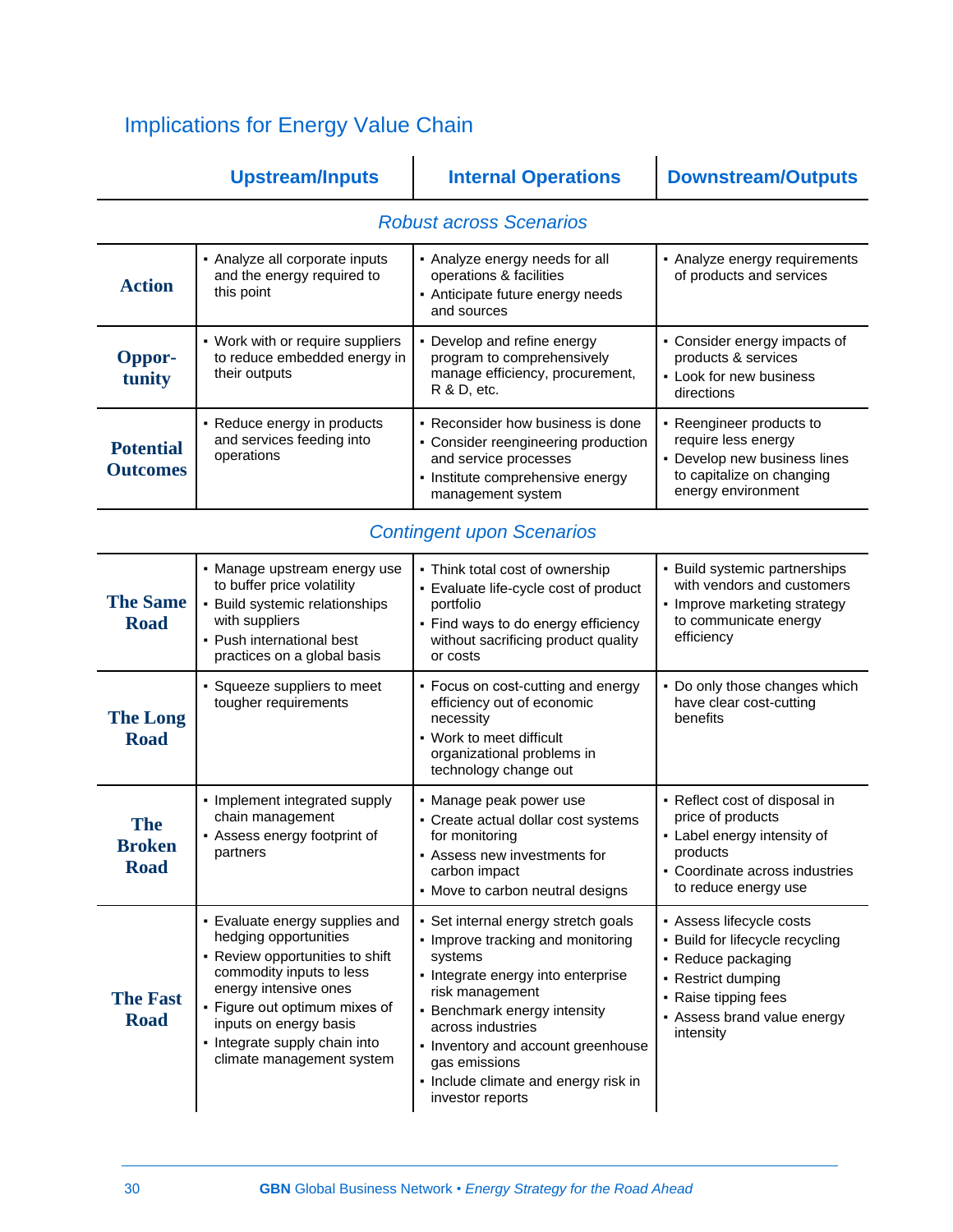### **Notes**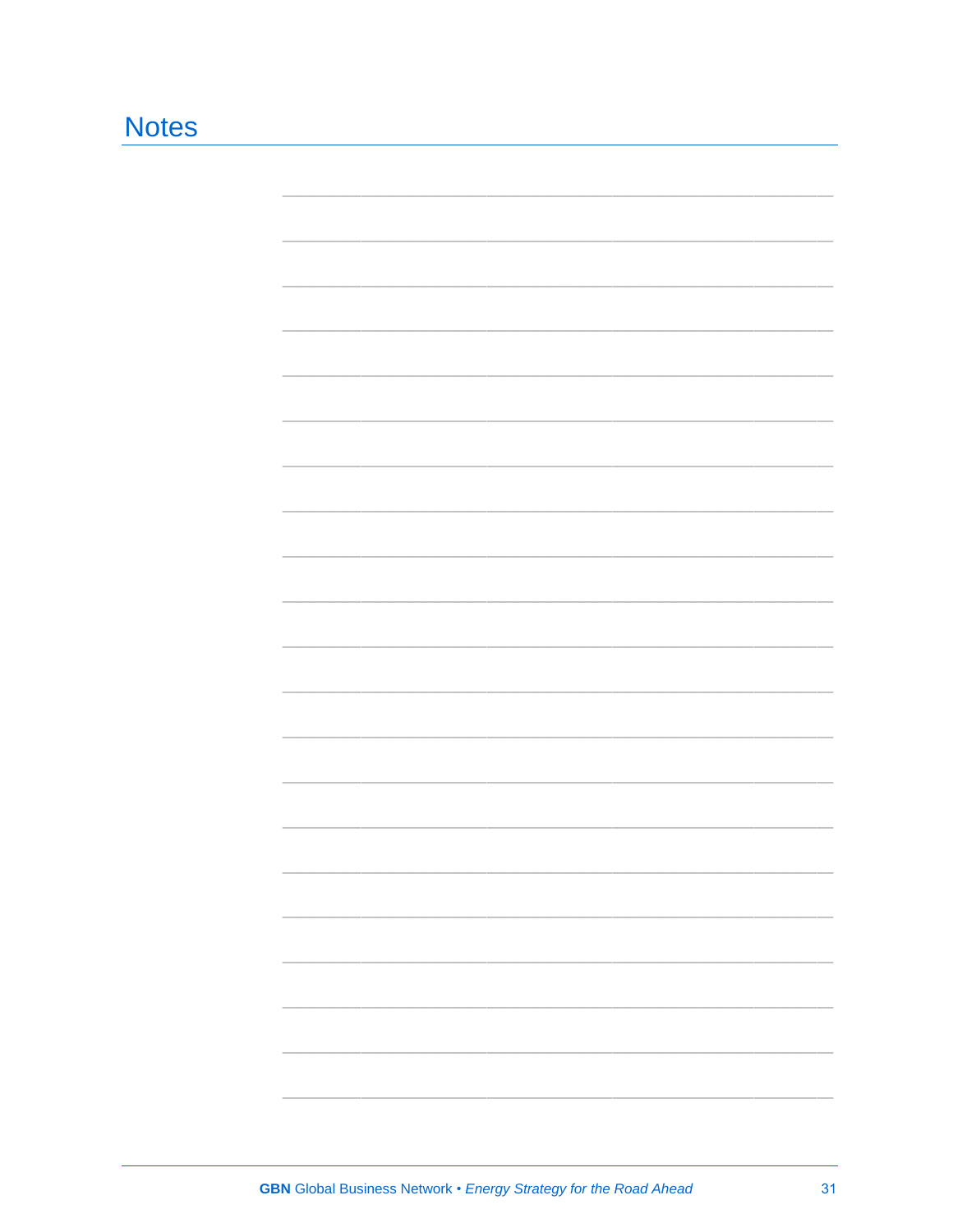### **Notes**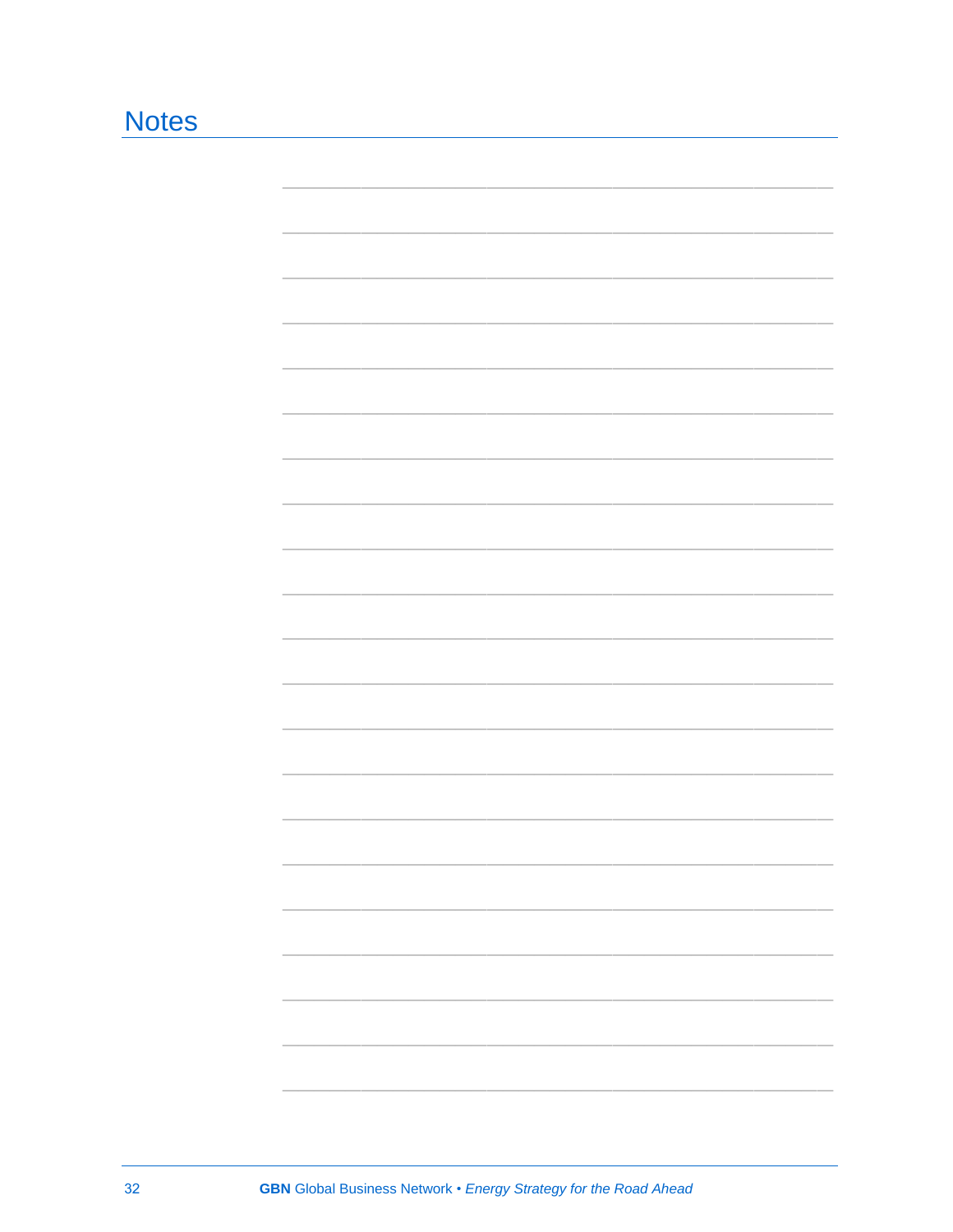### Acknowledgments

#### **U.S. EPA ENERGY STAR®**

Through its ENERGY STAR<sup>®</sup> Program [\(www.energystar.gov](http://www.energystar.gov/)), U.S. EPA works with U.S. businesses to promote the efficient use of energy through corporate energy strategy development. As part of a comprehensive corporate energy strategy, energy efficiency is a powerful step forward for U.S. businesses as they prepare for the energy future. U.S. EPA is grateful to the companies who shared their time and thinking on this project.

#### **Participating Companies**

| California Portland Cement |  |
|----------------------------|--|
| Cascade Engineering        |  |
| CEMEX                      |  |
| Dow Chemical               |  |
| <b>Eastman Chemical</b>    |  |
| Genentech                  |  |
| General Motors             |  |

HSBC Jones Lang LaSalle Merck & Co. Mercury Marine Mittal Steel National Starch & Chemical Owens Corning

PepsiCo / Frito-Lay PPG Procter & Gamble Shell NA Toyota NA UPS

#### **Content Experts**

During the scenario creation phase, a number of content experts participated to cover the areas of energy technology, oil commodity markets, corporate strategy, and regulation and policy. Their perspectives ensured a rich basis for discussion. Elizabeth Dutrow and Walt Tunnessen of EPA's ENERGY STAR® Program provided particularly helpful introductions and guidance. Garforth International contributed their unique insights throughout this project.

#### **Global Business Network**

Founded in 1987 and a member of the Monitor Group since 2000, GBN [\(www.gbn.com](http://www.gbn.com/)) specializes in helping organizations adapt and compete more effectively and more responsibly in the face of mounting uncertainty—whether it's uncertainty about their future, the future of their industry, or the future of the world at large. A pioneer in the application and evolution of scenario thinking, GBN's consulting and training services focus on strategy, decision-making, innovation, visioning and alignment, and organizational and leadership development. The principal authors of this GBN report are Erik Smith, Gerald Harris, and Peter Schwartz. Contributors include Michael Ovadia and Bertram Chan.

#### **The Monitor Group**

Monitor Group (www.monitor.com) has 28 offices worldwide and offers a portfolio of strategic consulting services to clients who seek to grow top-line revenue, shareholder value, and individual and organizational capabilities. The firm works with the world's foremost business experts and thought leaders to help major multinational companies, governments and philanthropic institutions develop specialized capabilities in areas including competitive strategy, marketing and pricing strategy, innovation, national and regional economic competitiveness, nonprofit management, technology/e-business, organizational design and development, and scenario planning. Monitor Group's separate merchant banking division consists of investment funds (both venture capital and private equity) as well as an M&A advisory service.